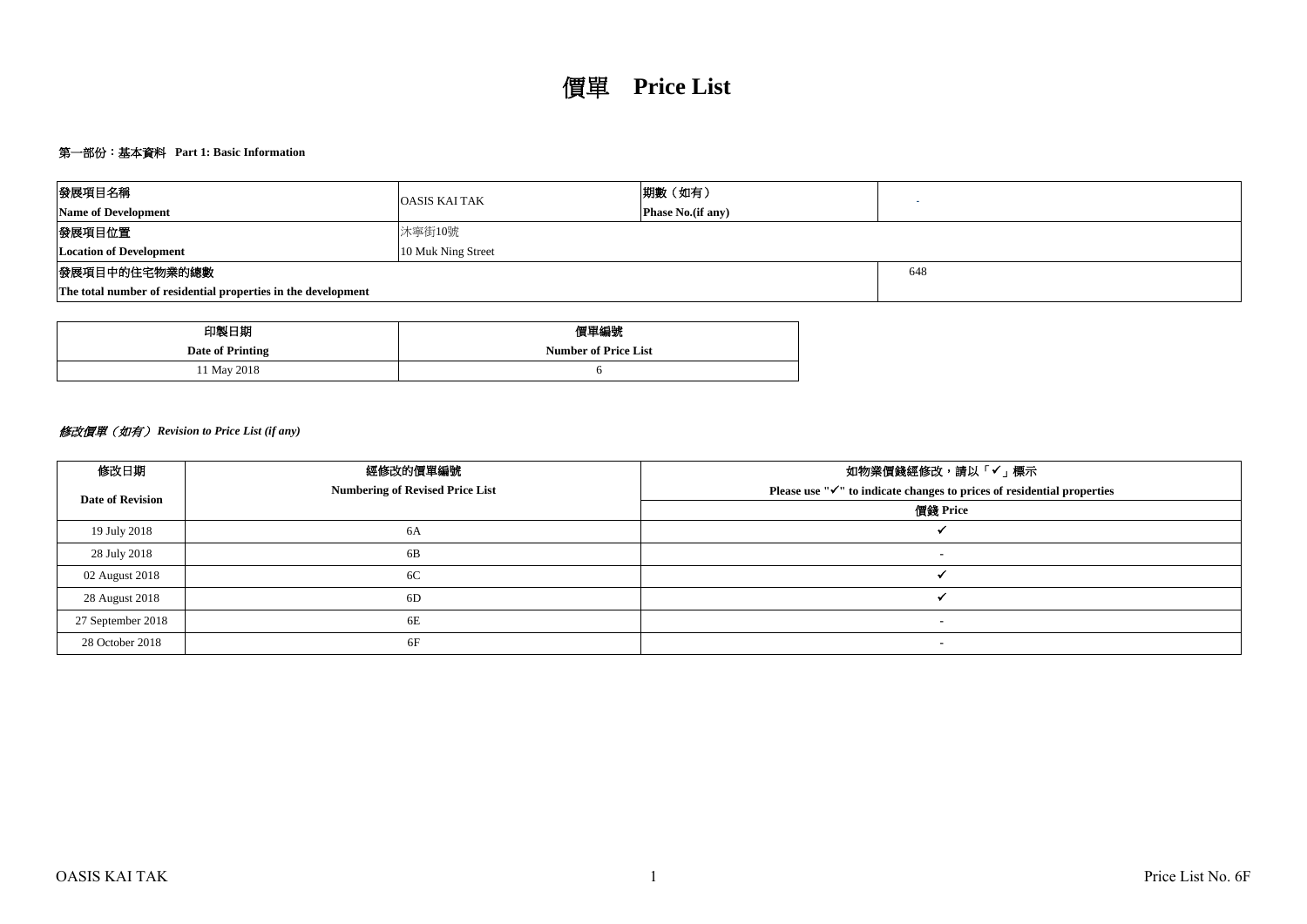**第二部份: 面積及售價資料**<br>Part 2: Information on Area and Price

| 物業的描述<br><b>Description of Residential</b> | Property        |            | 實用面積<br>(包括露台,工作平台及陽台 (如有))<br>平方米(平方呎)                                     | 售價 (元)     | 實用面積<br>每平方米/呎售價<br>元,每平方米<br>(元,每平方呎) |                                |                          |          |                          | 平方米 (平方呎)<br>sq. metre (sq.ft.) | 其他指明項目的面積 (不計算入實用面積)<br>Area of other specified items (Not included in the Saleable Area) |                          |                  |                          |                          |
|--------------------------------------------|-----------------|------------|-----------------------------------------------------------------------------|------------|----------------------------------------|--------------------------------|--------------------------|----------|--------------------------|---------------------------------|-------------------------------------------------------------------------------------------|--------------------------|------------------|--------------------------|--------------------------|
|                                            |                 |            | Saleable Area<br>(including balcony, utility platform and                   | Price (\$) | <b>Unit Rate of Saleable</b><br>Area   | 空調機房                           | 窗台                       | 閣樓       | 平台                       | 花園                              | 停車位                                                                                       | 天台                       | 梯屋               | 前庭                       | 庭院                       |
| 大廈名稱<br><b>Block Name</b>                  | 樓層<br>Floor     | 單位<br>Unit | verandah, if any)<br>sq. metre (sq.ft.)                                     |            | \$ per sq. metre<br>\$per sq.ft.)      | Air-conditioning<br>plant room | Bay<br>window            | Cockloft | <b>Flat</b> roof         | Garden                          | Parking<br>space                                                                          | Roof                     | <b>Stairhood</b> | <b>Terrace</b>           | Yard                     |
|                                            | 35              | A#         | 74.041 (797)<br>露台 Balcony: 2.527 (27)<br>工作平台 Utility Platform: 0.000 (0)  | 27,982,000 | 377,926<br>(35,109)                    | $\sim$                         | $\sim$                   | $\sim$   | $\sim$                   | $\sim$                          | $\sim$                                                                                    | $\sim$                   | $\sim$           | $\sim$                   | $\sim$                   |
|                                            | 30              | A#         | 74.041 (797)<br>露台 Balcony: 2.527 (27)<br>工作平台 Utility Platform: 0.000 (0)  | 27,430,000 | 370,470<br>(34, 417)                   | $\sim$                         | $\sim$                   | $\sim$   | $\sim$                   | $\sim$                          | $\sim$                                                                                    | $\sim$                   | $\sim$           | $\sim$                   | $\sim$                   |
|                                            |                 |            | 74.041 (797)                                                                | 27,293,000 | 368,620<br>(34,245)                    |                                |                          |          |                          |                                 |                                                                                           |                          |                  |                          |                          |
|                                            | 29              | A#         | 露台 Balcony: 2.527 (27)<br>工作平台 Utility Platform: 0.000 (0)                  | 33,078,000 | 446,752                                |                                | $\overline{\phantom{a}}$ | $\sim$   | $\overline{\phantom{a}}$ | $\sim$                          | $\overline{\phantom{a}}$                                                                  | $\overline{\phantom{a}}$ | $\sim$           | $\overline{\phantom{a}}$ | $\overline{\phantom{a}}$ |
|                                            |                 |            | 74.041 (797)                                                                |            | (41,503)<br>357,761                    |                                |                          |          |                          |                                 |                                                                                           |                          |                  |                          |                          |
|                                            | 23              | A          | 露台 Balcony: 2.527 (27)<br>工作平台 Utility Platform : 0.000 (0)                 | 26,489,000 | (33,236)                               | $\sim$                         | $\overline{\phantom{a}}$ | $\sim$   | μ.                       | $\overline{\phantom{a}}$        | $\overline{\phantom{a}}$                                                                  | $\sim$                   | $\sim$           | $\sim$                   | $\overline{\phantom{a}}$ |
|                                            | 22              | A          | 74.041 (797)<br>露台 Balcony: 2.527 (27)<br>工作平台 Utility Platform: 0.000 (0)  | 26,358,000 | 355,992<br>(33,072)                    | $\sim$                         | $\overline{\phantom{a}}$ | $\sim$   | $\sim$                   | $\sim$                          | $\overline{\phantom{a}}$                                                                  | $\sim$                   | $\sim$           | $\overline{a}$           | $\sim$                   |
|                                            |                 |            |                                                                             |            | 354,223                                |                                |                          |          |                          |                                 |                                                                                           |                          |                  |                          |                          |
|                                            |                 |            | 74.041 (797)                                                                | 26,227,000 | (32,907)                               |                                |                          |          |                          |                                 |                                                                                           |                          |                  |                          |                          |
| Tower 1<br>第1座                             | 21              | A          | 露台 Balcony: 2.527 (27)<br>工作平台 Utility Platform: 0.000 (0)                  | 31,494,000 | 425,359                                |                                | $\overline{\phantom{a}}$ | $\sim$   | $\overline{\phantom{a}}$ | Ξ.                              | $\overline{\phantom{a}}$                                                                  | $\overline{\phantom{a}}$ | ÷.               | $\sim$                   | ÷.                       |
|                                            |                 |            | 74.041 (797)                                                                |            | (39,516)<br>345,498                    |                                |                          |          |                          |                                 |                                                                                           |                          |                  |                          |                          |
|                                            | 17              | A          | 露台 Balcony: 2.527 (27)<br>工作平台 Utility Platform: 0.000 (0)                  | 25,581,000 | (32,097)                               | $\sim$                         | $\sim$                   | $\sim$   | $\sim$                   | $\overline{\phantom{a}}$        | $\sim$                                                                                    | $\overline{\phantom{a}}$ | $\sim$           | $\overline{\phantom{a}}$ | $\overline{\phantom{a}}$ |
|                                            | 16              | A          | 74.041 (797)<br>露台 Balcony: 2.527 (27)<br>工作平台 Utility Platform: 0.000 (0)  | 25,454,000 | 343,782<br>(31, 937)                   | $\sim$                         | $\sim$                   | $\sim$   | μ.                       | $\overline{\phantom{a}}$        | $\sim$                                                                                    | $\overline{\phantom{a}}$ | $\sim$           | $\overline{\phantom{a}}$ | $\overline{\phantom{a}}$ |
|                                            |                 |            |                                                                             |            | 338,691                                |                                |                          |          |                          |                                 |                                                                                           |                          |                  |                          |                          |
|                                            |                 |            | 74.041 (797)                                                                | 25,077,000 | (31, 464)                              |                                |                          |          |                          |                                 |                                                                                           |                          |                  |                          |                          |
|                                            | 15              | $A^*$      | 露台 Balcony: 2.527 (27)<br>工作平台 Utility Platform: 0.000 (0)                  | 29,509,000 | 398,549                                | $\overline{a}$                 | $\sim$                   | $\sim$   | $\sim$                   | $\sim$                          | $\sim$                                                                                    | $\overline{\phantom{a}}$ | $\sim$           | $\overline{\phantom{a}}$ | $\sim$                   |
|                                            |                 |            |                                                                             |            | (37,025)                               |                                |                          |          |                          |                                 |                                                                                           |                          |                  |                          |                          |
|                                            | 9               | A          | 74.041 (797)<br>露台 Balcony: 2.527 (27)                                      | 24,582,000 | 332,005                                | $\sim$                         | $\sim$                   | $\sim$   | $\sim$                   | $\sim$                          | $\sim$                                                                                    | $\overline{\phantom{a}}$ | $\sim$           | $\overline{a}$           | $\sim$                   |
|                                            |                 |            | 工作平台 Utility Platform : 0.000 (0)<br>74.041 (797)                           |            | (30, 843)<br>330,979                   |                                |                          |          |                          |                                 |                                                                                           |                          |                  |                          |                          |
|                                            | 8               | A          | 露台 Balcony: 2.527 (27)<br>工作平台 Utility Platform: 0.000 (0)                  | 24,506,000 | (30,748)                               | $\sim$                         | $\sim$                   | $\sim$   | $\sim$                   | $\overline{\phantom{a}}$        | $\sim$                                                                                    | $\overline{\phantom{a}}$ | $\sim$           | $\overline{a}$           | $\overline{\phantom{a}}$ |
|                                            | $7\phantom{.0}$ | A          | 74.041 (797)<br>露台 Balcony: 2.527 (27)<br>工作平台 Utility Platform : 0.000 (0) | 24,218,000 | 327,089<br>(30, 386)                   | $\overline{a}$                 | $\sim$                   | $\sim$   | $\overline{\phantom{a}}$ | $\overline{\phantom{a}}$        | $\sim$                                                                                    | $\sim$                   | ÷.               | $\sim$                   | $\overline{\phantom{a}}$ |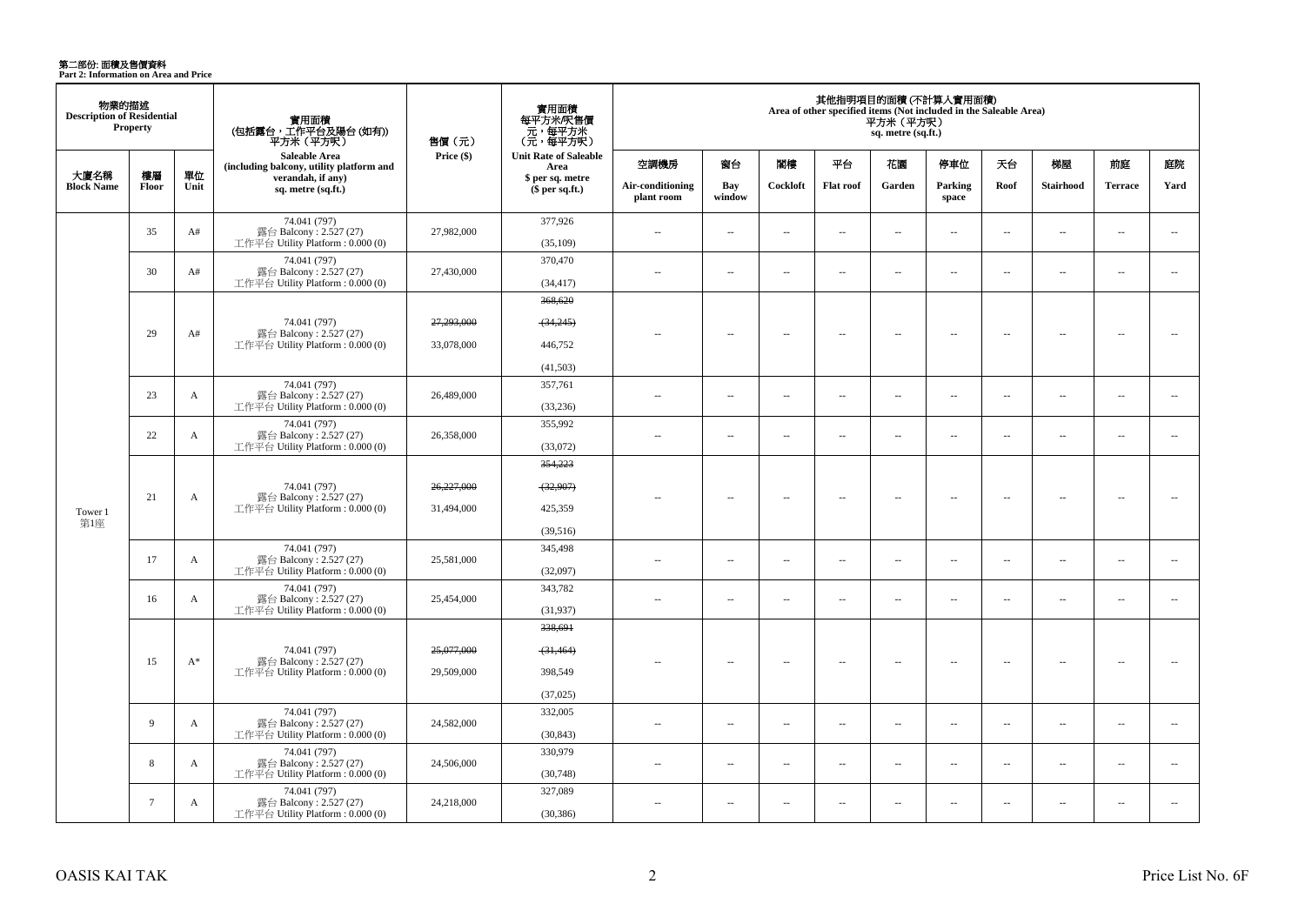| 物業的描述<br><b>Description of Residential</b> | <b>Property</b> |                                  | 實用面積<br>(包括露台,工作平台及陽台 (如有))<br>平方米(平方呎)                                      | 售價(元)      | 實用面積<br>每平方米/呎售價<br>一元,每平方米<br>(元,每平方呎) |                                |                          |                          |                          | 平方米 (平方呎)<br>sq. metre (sq.ft.) | 其他指明項目的面積 (不計算入實用面積)<br>Area of other specified items (Not included in the Saleable Area) |                          |                          |                          |                          |
|--------------------------------------------|-----------------|----------------------------------|------------------------------------------------------------------------------|------------|-----------------------------------------|--------------------------------|--------------------------|--------------------------|--------------------------|---------------------------------|-------------------------------------------------------------------------------------------|--------------------------|--------------------------|--------------------------|--------------------------|
|                                            |                 |                                  | Saleable Area<br>(including balcony, utility platform and                    | Price (\$) | <b>Unit Rate of Saleable</b><br>Area    | 空調機房                           | 窗台                       | 閣樓                       | 平台                       | 花園                              | 停車位                                                                                       | 天台                       | 梯屋                       | 前庭                       | 庭院                       |
| 大廈名稱<br><b>Block Name</b>                  | 樓層<br>Floor     | 單位<br>Unit                       | verandah, if any)<br>sq. metre (sq.ft.)                                      |            | \$ per sq. metre<br>\$per sq.ft.)       | Air-conditioning<br>plant room | Bay<br>window            | Cockloft                 | <b>Flat roof</b>         | Garden                          | Parking<br>space                                                                          | Roof                     | Stairhood                | <b>Terrace</b>           | Yard                     |
|                                            |                 |                                  |                                                                              |            | 347,185                                 |                                |                          |                          |                          |                                 |                                                                                           |                          |                          |                          |                          |
|                                            |                 |                                  | 64.856 (698)                                                                 | 22,517,000 | (32, 259)                               |                                |                          |                          |                          |                                 |                                                                                           |                          |                          |                          |                          |
|                                            | 36              | B                                | 露台 Balcony: 2.476 (27)<br>工作平台 Utility Platform: 0.000 (0)                   | 25,656,000 | 395,584                                 |                                | $\sim$                   | $\sim$                   | $\sim$                   | $\overline{\phantom{a}}$        | $\sim$                                                                                    | $\sim$                   | $\sim$                   | $\sim$                   | $\sim$                   |
|                                            |                 |                                  |                                                                              |            | (36, 756)                               |                                |                          |                          |                          |                                 |                                                                                           |                          |                          |                          |                          |
|                                            | 35              | B                                | 64.871 (698)<br>露台 Balcony: 2.476 (27)                                       | 22,405,000 | 345,378                                 |                                | $\overline{\phantom{a}}$ | $\sim$                   | $\overline{\phantom{a}}$ | $\overline{\phantom{a}}$        | $\overline{\phantom{a}}$                                                                  | $\overline{\phantom{a}}$ | $\overline{\phantom{a}}$ | $\overline{\phantom{a}}$ | $\overline{\phantom{a}}$ |
|                                            |                 |                                  | 工作平台 Utility Platform: 0.000 (0)                                             |            | (32,099)                                | $\sim$ $\sim$                  |                          |                          |                          |                                 |                                                                                           |                          |                          |                          |                          |
|                                            |                 |                                  |                                                                              |            | 343,651                                 |                                |                          |                          |                          |                                 |                                                                                           |                          |                          |                          |                          |
|                                            | 33              | $\, {\bf B}$                     | 64.871 (698)<br>露台 Balcony: 2.476 (27)                                       | 22,293,000 | (31,938)                                |                                | $\sim$                   | $\sim$                   | $\sim$                   | $\overline{\phantom{a}}$        | $\sim$                                                                                    | $\overline{\phantom{a}}$ | $\sim$                   | $\sim$                   | ÷.                       |
|                                            |                 |                                  | 工作平台 Utility Platform : $0.000(0)$                                           | 25,517,000 | 393,350                                 |                                |                          |                          |                          |                                 |                                                                                           |                          |                          |                          |                          |
|                                            |                 |                                  |                                                                              |            | (36, 557)                               |                                |                          |                          |                          |                                 |                                                                                           |                          |                          |                          |                          |
|                                            | 30              | B                                | 64.871 (698)<br>露台 Balcony: 2.476 (27)<br>工作平台 Utility Platform : $0.000(0)$ | 21,962,000 | 338,549                                 | $\overline{\phantom{m}}$       | $\sim$                   | $\overline{\phantom{a}}$ | $\overline{\phantom{a}}$ | $\overline{\phantom{a}}$        | $\sim$                                                                                    | $\overline{\phantom{a}}$ | $\sim$                   | $\sim$                   | $\overline{\phantom{a}}$ |
|                                            |                 |                                  |                                                                              |            | (31, 464)                               |                                |                          |                          |                          |                                 |                                                                                           |                          |                          |                          |                          |
|                                            |                 |                                  |                                                                              |            | 336,853                                 |                                |                          |                          |                          |                                 |                                                                                           |                          |                          |                          |                          |
|                                            | 29              | $\, {\bf B}$                     | 64.871 (698)<br>露台 Balcony: 2.476 (27)                                       | 21,852,000 | (31, 307)                               |                                | $\overline{\phantom{a}}$ |                          | $\sim$                   | Ξ.                              | $\sim$                                                                                    | ÷.                       | $\overline{\phantom{a}}$ |                          |                          |
| Tower 1<br>第1座                             |                 |                                  | 工作平台 Utility Platform: 0.000 (0)                                             | 24,944,000 | 384,517                                 |                                |                          |                          |                          |                                 |                                                                                           |                          |                          |                          |                          |
|                                            |                 |                                  |                                                                              |            | (35, 736)                               |                                |                          |                          |                          |                                 |                                                                                           |                          |                          |                          |                          |
|                                            | 23              | B                                | 64.871 (698)<br>露台 Balcony: 2.476 (27)                                       | 21,210,000 | 326,957                                 | $\overline{a}$                 | $\overline{\phantom{a}}$ | $\overline{\phantom{a}}$ | $\sim$                   | $\overline{\phantom{a}}$        | $\sim$                                                                                    | $\hspace{0.05cm} -$      | $\overline{\phantom{a}}$ | $\sim$                   | $\sim$                   |
|                                            |                 |                                  | 工作平台 Utility Platform: 0.000 (0)                                             |            | (30, 387)                               |                                |                          |                          |                          |                                 |                                                                                           |                          |                          |                          |                          |
|                                            | 22              | $\, {\bf B}$                     | 64.871 (698)<br>露台 Balcony: 2.476 (27)                                       | 21,104,000 | 325,323                                 | $\overline{a}$                 | $\overline{a}$           | $\sim$                   | $\sim$                   | $\sim$                          | $\sim$                                                                                    | $\overline{\phantom{a}}$ | $\sim$                   | $\sim$                   | $\sim$                   |
|                                            |                 |                                  | 工作平台 Utility Platform: 0.000 (0)                                             |            | (30, 235)<br>323,704                    |                                |                          |                          |                          |                                 |                                                                                           |                          |                          |                          |                          |
|                                            |                 |                                  |                                                                              |            |                                         |                                |                          |                          |                          |                                 |                                                                                           |                          |                          |                          |                          |
|                                            | 21              | $\, {\bf B}$                     | 64.871 (698)<br>露台 Balcony: 2.476 (27)                                       | 20,999,000 | $-30,085$                               | $\overline{a}$                 | $\sim$                   | $\sim$                   | $\sim$                   | $\sim$                          | $\sim$                                                                                    | $\overline{\phantom{a}}$ | $\sim$                   | $\sim$                   | $\sim$                   |
|                                            |                 | 工作平台 Utility Platform: 0.000 (0) | 23,475,000                                                                   | 361,872    |                                         |                                |                          |                          |                          |                                 |                                                                                           |                          |                          |                          |                          |
|                                            |                 |                                  |                                                                              |            | (33, 632)                               |                                |                          |                          |                          |                                 |                                                                                           |                          |                          |                          |                          |
|                                            | 17              | $B*$                             | 64.871 (698)<br>露台 Balcony: 2.476 (27)                                       | 20,482,000 | 315,734                                 | $\sim$ $\sim$                  | $\sim$                   | $\overline{\phantom{a}}$ | $\sim$                   | $\overline{\phantom{a}}$        | $\sim$                                                                                    | $\overline{\phantom{a}}$ | $\overline{\phantom{a}}$ | $\sim$                   | $\overline{\phantom{a}}$ |
|                                            |                 |                                  | 工作平台 Utility Platform : 0.000 (0)<br>64.871 (698)                            |            | (29, 344)<br>314,177                    |                                |                          |                          |                          |                                 |                                                                                           |                          |                          |                          |                          |
|                                            | 16              | $\, {\bf B} \,$                  | 露台 Balcony: 2.476 (27)                                                       | 20,381,000 |                                         | $\overline{a}$                 | $\sim$                   | $\sim$                   | $\sim$                   | $\overline{a}$                  | $\overline{\phantom{a}}$                                                                  | $\overline{\phantom{a}}$ | $\sim$                   | $\sim$                   | $\sim$                   |
|                                            |                 |                                  | 工作平台 Utility Platform: 0.000 (0)<br>64.871 (698)                             |            | (29, 199)<br>312,590                    |                                |                          |                          |                          |                                 |                                                                                           |                          |                          |                          |                          |
|                                            | 15              | B                                | 露台 Balcony: 2.476 (27)<br>工作平台 Utility Platform : 0.000 (0)                  | 20,278,000 | (29,052)                                | $\ddot{\phantom{a}}$           | $\overline{\phantom{a}}$ | ÷.                       | $\sim$                   | μ.                              | $\sim$                                                                                    | $\overline{\phantom{a}}$ | $\overline{\phantom{a}}$ | $\sim$                   | $\overline{\phantom{a}}$ |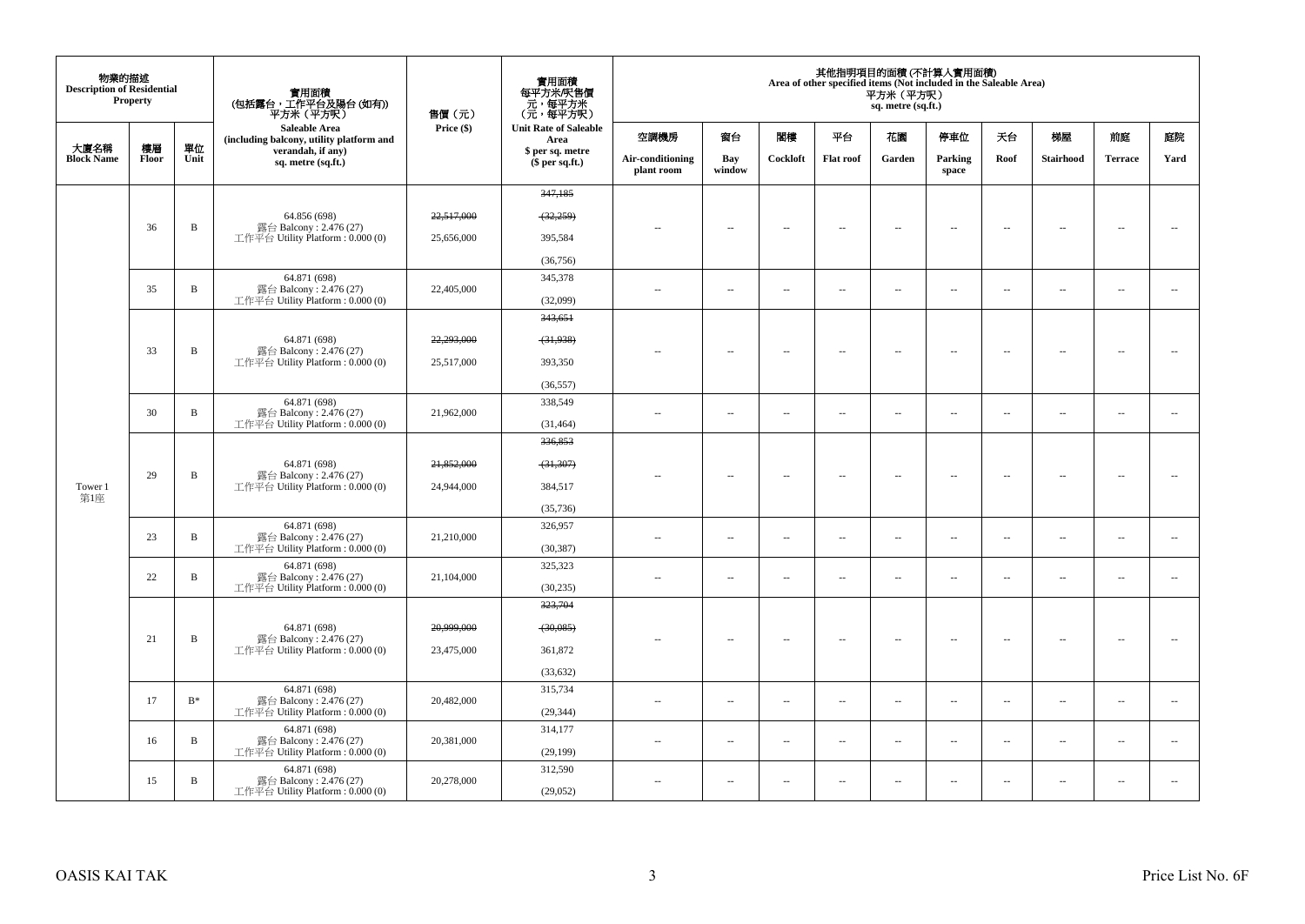| 物業的描述<br><b>Description of Residential</b> | Property        |              | 實用面積<br>(包括露台,工作平台及陽台(如有))<br>平方米(平方呎)                                       | 售價(元)                   | 實用面積<br>每平方米/呎售價<br>- 元, 每平方米<br>(元, 每平方呎)   |                                |                          |                          |                          | 平方米 (平方呎)<br>sq. metre (sq.ft.) | 其他指明項目的面積 (不計算入實用面積)<br>Area of other specified items (Not included in the Saleable Area) |                          |                          |                          |                          |
|--------------------------------------------|-----------------|--------------|------------------------------------------------------------------------------|-------------------------|----------------------------------------------|--------------------------------|--------------------------|--------------------------|--------------------------|---------------------------------|-------------------------------------------------------------------------------------------|--------------------------|--------------------------|--------------------------|--------------------------|
|                                            |                 |              | Saleable Area<br>(including balcony, utility platform and                    | Price (\$)              | <b>Unit Rate of Saleable</b><br>Area         | 空調機房                           | 窗台                       | 関樓                       | 平台                       | 花園                              | 停車位                                                                                       | 天台                       | 梯屋                       | 前庭                       | 庭院                       |
| 大廈名稱<br><b>Block Name</b>                  | 樓層<br>Floor     | 單位<br>Unit   | verandah, if any)<br>sq. metre (sq.ft.)                                      |                         | \$ per sq. metre<br>\$per sq.ft.)            | Air-conditioning<br>plant room | Bay<br>window            | Cockloft                 | <b>Flat roof</b>         | Garden                          | Parking<br>space                                                                          | Roof                     | <b>Stairhood</b>         | <b>Terrace</b>           | Yard                     |
|                                            | 9               | $B^*$        | 64.871 (698)<br>露台 Balcony: 2.476 (27)<br>工作平台 Utility Platform: 0.000 (0)   | 19,878,000              | 306,424<br>(28, 479)                         | $\overline{a}$                 | $\sim$                   | $\sim$                   | $\sim$                   | μ.                              | $\sim$                                                                                    | $\overline{\phantom{a}}$ | $\overline{\phantom{a}}$ | $\sim$                   | $\sim$                   |
|                                            | 8               | $\, {\bf B}$ | 64.871 (698)<br>露台 Balcony: 2.476 (27)<br>工作平台 Utility Platform: 0.000 (0)   | 19,817,000              | 305,483<br>(28, 391)                         | $\sim$                         | $\sim$                   | $\sim$                   | $\sim$                   | μ.                              | $\sim$                                                                                    | $\overline{\phantom{a}}$ | $\overline{\phantom{a}}$ | $\sim$                   | $\sim$                   |
|                                            | $7\phantom{.0}$ | B            | 64.871 (698)<br>露台 Balcony: 2.476 (27)<br>工作平台 Utility Platform : $0.000(0)$ | 19,583,000              | 301,876<br>(28,056)                          | $\sim$                         | $\overline{\phantom{a}}$ | $\sim$                   | $\sim$                   | $\sim$                          | $\sim$                                                                                    | $\sim$                   | $\overline{\phantom{a}}$ | $\sim$                   | $\sim$                   |
|                                            | 36              | $\mathsf{C}$ | 27.358 (294)<br>露台 Balcony: 2.000 (22)<br>工作平台 Utility Platform: 0.000 (0)   | 9,012,000<br>10,488,000 | 329,410<br>(30, 653)<br>383,361<br>(35, 673) |                                | $\sim$                   | $\sim$                   | $\overline{\phantom{a}}$ | $\overline{\phantom{a}}$        | $\sim$                                                                                    | $\overline{\phantom{a}}$ | $\sim$                   | $\sim$                   | $\sim$                   |
|                                            | 35              | $\mathsf{C}$ | 27.358 (294)<br>露台 Balcony: 2.000 (22)<br>工作平台 Utility Platform : $0.000(0)$ | 8,985,000               | 328,423<br>(30, 561)                         | $-$                            | $\sim$                   | $\overline{\phantom{a}}$ | $\overline{\phantom{a}}$ | $\overline{a}$                  | $\overline{\phantom{a}}$                                                                  | $\overline{\phantom{a}}$ | $\overline{\phantom{a}}$ | $\overline{\phantom{a}}$ | $\sim$                   |
| Tower 1<br>第1座                             | 30              | $\mathbf C$  | 27.358 (294)<br>露台 Balcony: 2.000 (22)<br>工作平台 Utility Platform : $0.000(0)$ | 8,875,000<br>10.371.000 | 324,402<br>(30, 187)<br>379,085<br>(35,276)  |                                | $\sim$                   | $\sim$                   | $\ddot{\phantom{a}}$     | $\overline{\phantom{a}}$        | $\sim$                                                                                    | $\overline{\phantom{a}}$ | $\overline{\phantom{a}}$ | $\bar{a}$                | $\sim$                   |
|                                            | 29              | $\mathsf{C}$ | 27.358 (294)<br>露台 Balcony: 2.000 (22)<br>工作平台 Utility Platform : $0.000(0)$ | 8,847,000               | 323,379<br>(30,092)                          | $\overline{\phantom{a}}$       | $\sim$                   | $\sim$                   | $\overline{\phantom{a}}$ | μ.                              | $\overline{\phantom{a}}$                                                                  | $\overline{\phantom{a}}$ | $\overline{\phantom{a}}$ | $\overline{\phantom{a}}$ | $\overline{\phantom{a}}$ |
|                                            | 25              | $\mathsf{C}$ | 27.358 (294)<br>露台 Balcony: 2.000 (22)<br>工作平台 Utility Platform : $0.000(0)$ | 8,703,000<br>10,058,000 | 318,115<br>(29, 602)<br>367,644<br>(34,211)  | ٠.                             | $\sim$                   | $\sim$                   | $\sim$                   | $\sim$                          | $\sim$                                                                                    | $\sim$                   | $\sim$                   |                          |                          |
|                                            | 23              | $\mathbf{C}$ | 27.358 (294)<br>露台 Balcony: 2.000 (22)<br>工作平台 Utility Platform: 0.000 (0)   | 8,690,000               | 317,640<br>(29, 558)                         | $\sim$ $\sim$                  | $\sim$                   | $\sim$                   | $\sim$                   | $\sim$                          | $\sim$                                                                                    | $\overline{\phantom{a}}$ | $\sim$                   | $\sim$                   | $\overline{\phantom{a}}$ |
|                                            | 22              | $\mathbf{C}$ | 27.358 (294)<br>露台 Balcony: 2.000 (22)<br>工作平台 Utility Platform: 0.000 (0)   | 8,681,000               | 317,311<br>(29, 527)                         | $\sim$                         | $\sim$                   | $\sim$                   | $\sim$                   | $\overline{\phantom{a}}$        | $\sim$                                                                                    | $\overline{\phantom{a}}$ | $\overline{\phantom{a}}$ | $\sim$                   | ÷.                       |
|                                            | 21              | $\mathsf{C}$ | 27.358 (294)<br>露台 Balcony: 2.000 (22)<br>工作平台 Utility Platform : $0.000(0)$ | 8,671,000<br>10,196,000 | 316,946<br>(29, 493)<br>372,688<br>(34,680)  | $\sim$ $\sim$                  | $\overline{\phantom{a}}$ | $\sim$                   | $\overline{\phantom{a}}$ | $\overline{\phantom{a}}$        | $\overline{\phantom{a}}$                                                                  | $\overline{\phantom{a}}$ | $\overline{\phantom{a}}$ | $\overline{\phantom{a}}$ |                          |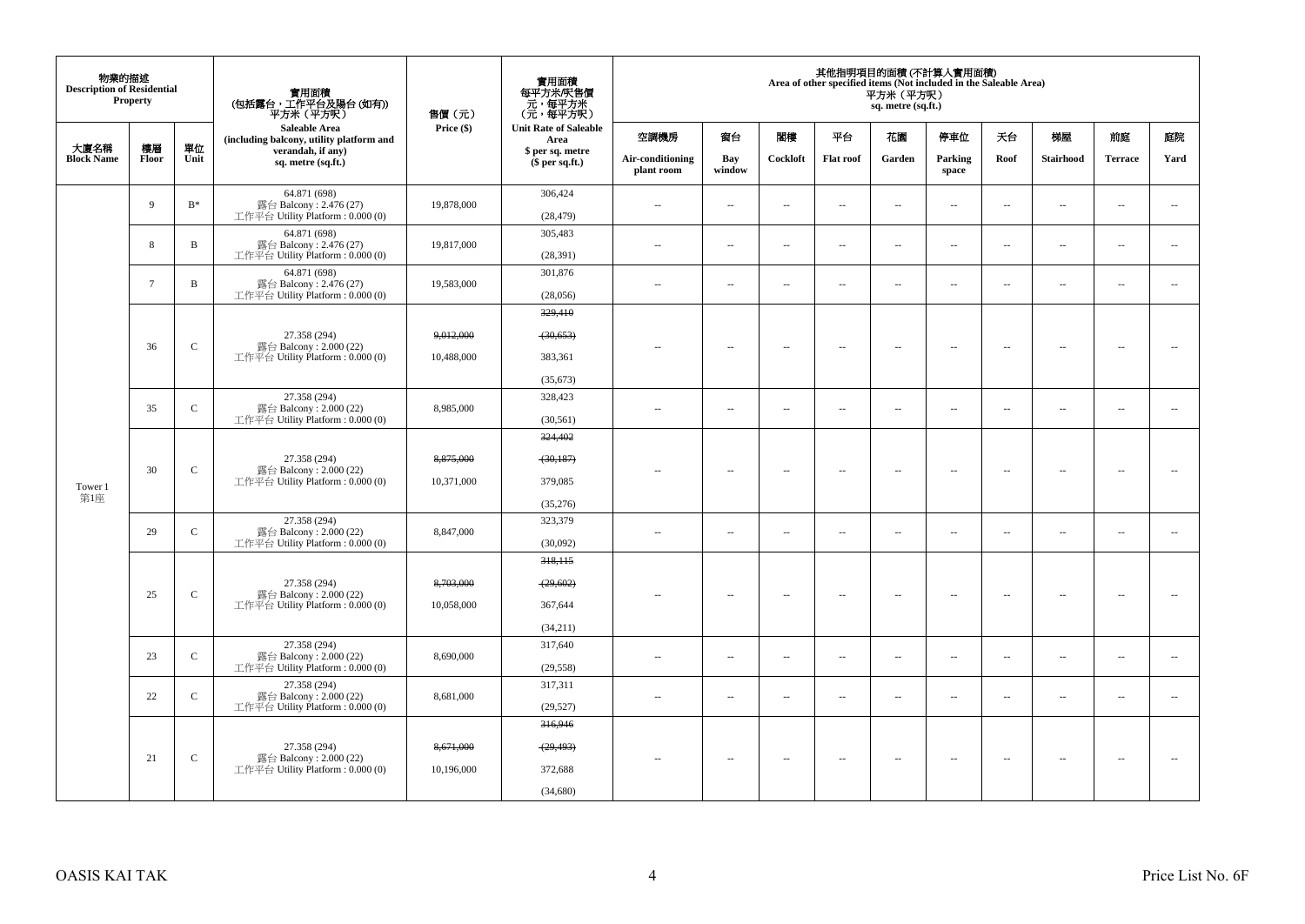| 物業的描述<br><b>Description of Residential</b> | <b>Property</b> |                                                                             | 實用面積<br>(包括露台,工作平台及陽台 (如有))<br>平方米(平方呎)                                      | 售價(元)                    | 實用面積<br>每平方米/呎售價<br>元,每平方米<br>(元,每平方呎)       |                                |                          |                          |                          | 平方米 (平方呎)<br>sq. metre (sq.ft.) | 其他指明項目的面積 (不計算入實用面積)<br>Area of other specified items (Not included in the Saleable Area) |                          |                          |                          |                          |
|--------------------------------------------|-----------------|-----------------------------------------------------------------------------|------------------------------------------------------------------------------|--------------------------|----------------------------------------------|--------------------------------|--------------------------|--------------------------|--------------------------|---------------------------------|-------------------------------------------------------------------------------------------|--------------------------|--------------------------|--------------------------|--------------------------|
|                                            |                 |                                                                             | <b>Saleable Area</b><br>(including balcony, utility platform and             | Price (\$)               | <b>Unit Rate of Saleable</b><br>Area         | 空調機房                           | 窗台                       | 関樓                       | 平台                       | 花園                              | 停車位                                                                                       | 天台                       | 梯屋                       | 前庭                       | 庭院                       |
| 大廈名稱<br><b>Block Name</b>                  | 樓層<br>Floor     | 單位<br>Unit                                                                  | verandah, if any)<br>sq. metre (sq.ft.)                                      |                          | \$ per sq. metre<br>\$per sq.ft.)            | Air-conditioning<br>plant room | Bay<br>window            | Cockloft                 | <b>Flat roof</b>         | Garden                          | Parking<br>space                                                                          | Roof                     | Stairhood                | <b>Terrace</b>           | Yard                     |
|                                            | 17              | $\mathsf C$                                                                 | 27.358 (294)<br>露台 Balcony: 2.000 (22)<br>工作平台 Utility Platform: 0.000 (0)   | 8,584,000                | 313,766<br>(29, 197)                         | $\overline{\phantom{a}}$       | $\ldots$                 | $\sim$                   | $\ldots$                 | $\ldots$                        | $\sim$                                                                                    | $\ddotsc$                | $\overline{\phantom{a}}$ | $\sim$                   | $\overline{\phantom{a}}$ |
|                                            | 16              | $\mathbf C$                                                                 | 27.358 (294)<br>露台 Balcony: 2.000 (22)<br>工作平台 Utility Platform: 0.000 (0)   | 8,573,000                | 313,364<br>(29,160)                          | $\sim$                         | $\sim$                   | $\sim$                   | $\sim$                   | $\overline{\phantom{a}}$        | $\sim$                                                                                    | $\overline{\phantom{a}}$ | $\overline{\phantom{a}}$ | $\sim$                   | $\overline{\phantom{a}}$ |
|                                            | 15              | $\mathbf C$                                                                 | 27.358 (294)<br>露台 Balcony: 2.000 (22)<br>工作平台 Utility Platform: 0.000 (0)   | 8,565,000<br>10,079,000  | 313,071<br>(29, 133)<br>368,411<br>(34, 282) | $\overline{a}$                 | $\overline{\phantom{a}}$ | $\sim$                   | $\overline{\phantom{a}}$ | $\overline{\phantom{a}}$        | $\sim$                                                                                    | $\overline{\phantom{a}}$ | $\sim$                   | $\overline{\phantom{a}}$ | $\overline{\phantom{a}}$ |
| Tower 1                                    | 9               | $\mathcal{C}$                                                               | 27.358 (294)<br>露台 Balcony: 2.000 (22)<br>工作平台 Utility Platform : 0.000 (0)  | 8,523,000                | 311,536<br>(28,990)                          | ٠.                             | μ.                       | $\overline{\phantom{a}}$ | $\overline{\phantom{a}}$ | $\overline{\phantom{a}}$        | $\overline{\phantom{a}}$                                                                  | $\overline{\phantom{a}}$ | $\overline{\phantom{a}}$ | $\overline{\phantom{a}}$ | $\overline{\phantom{a}}$ |
|                                            | 8               | $\mathbf C$                                                                 | 27.358 (294)<br>露台 Balcony: 2.000 (22)<br>工作平台 Utility Platform : 0.000 (0)  | 8,514,000<br>9,903,000   | 311.207<br>(28, 959)<br>361.978<br>(33, 684) | $\overline{a}$                 | $\sim$                   | $\overline{\phantom{a}}$ | $\sim$                   | $\sim$                          | $\sim$                                                                                    | $\sim$                   | $\overline{\phantom{a}}$ | $\overline{\phantom{a}}$ | $\sim$                   |
| 第1座                                        | $7\phantom{.0}$ | $\mathsf{C}$                                                                | 27.358 (294)<br>露台 Balcony: 2.000 (22)<br>工作平台 Utility Platform: 0.000 (0)   | 8,472,000                | 309,672<br>(28, 816)                         | $\sim$                         | $\overline{a}$           | $\sim$                   | $\sim$                   | $\sim$                          | $\sim$                                                                                    | $\sim$                   | $\sim$                   | $\sim$                   | $\sim$                   |
|                                            | 36              | $\mathbf D$                                                                 | 45.137 (486)<br>露台 Balcony: 2.000 (22)<br>工作平台 Utility Platform : $0.000(0)$ | 14,423,000<br>17,085,000 | 319,538<br>(29,677)<br>378,514<br>(35, 154)  |                                | $\sim$                   | $\sim$                   | $\sim$                   | $\overline{\phantom{a}}$        | $\sim$                                                                                    | $\overline{\phantom{a}}$ | $\overline{\phantom{a}}$ | $\sim$                   | $\sim$                   |
|                                            | D<br>35         | 45.137 (486)<br>露台 Balcony: 2.000 (22)<br>工作平台 Utility Platform : 0.000 (0) | 14,366,000                                                                   | 318,275<br>(29, 560)     | $\sim$ $\sim$                                | $\sim$                         | $\sim$                   | $\sim$                   | $\overline{a}$           | $\sim$                          | $\overline{\phantom{a}}$                                                                  | $\sim$                   | $\sim$                   | $\overline{\phantom{a}}$ |                          |
|                                            | 30              | $\mathbf D$                                                                 | 45.137 (486)<br>露台 Balcony: 2.000 (22)<br>工作平台 Utility Platform : $0.000(0)$ | 14,138,000<br>16,627,000 | 313,224<br>(29,091)<br>368,367<br>(34,212)   |                                | $\overline{\phantom{a}}$ | $\sim$                   | $\overline{\phantom{a}}$ | $\overline{\phantom{a}}$        | $\sim$                                                                                    | $\sim$                   | $\overline{\phantom{a}}$ | $\sim$                   | $\sim$                   |
|                                            | 29              | D                                                                           | 45.137 (486)<br>露台 Balcony: 2.000 (22)<br>工作平台 Utility Platform : 0.000 (0)  | 14.082.000               | 311,984<br>(28,975)                          | $\sim$ $\sim$                  | $\overline{\phantom{a}}$ | $\overline{\phantom{a}}$ | $\overline{\phantom{a}}$ | $\overline{\phantom{a}}$        | $\overline{\phantom{a}}$                                                                  | $\overline{\phantom{a}}$ | $\overline{\phantom{a}}$ | $\overline{\phantom{a}}$ | $\sim$                   |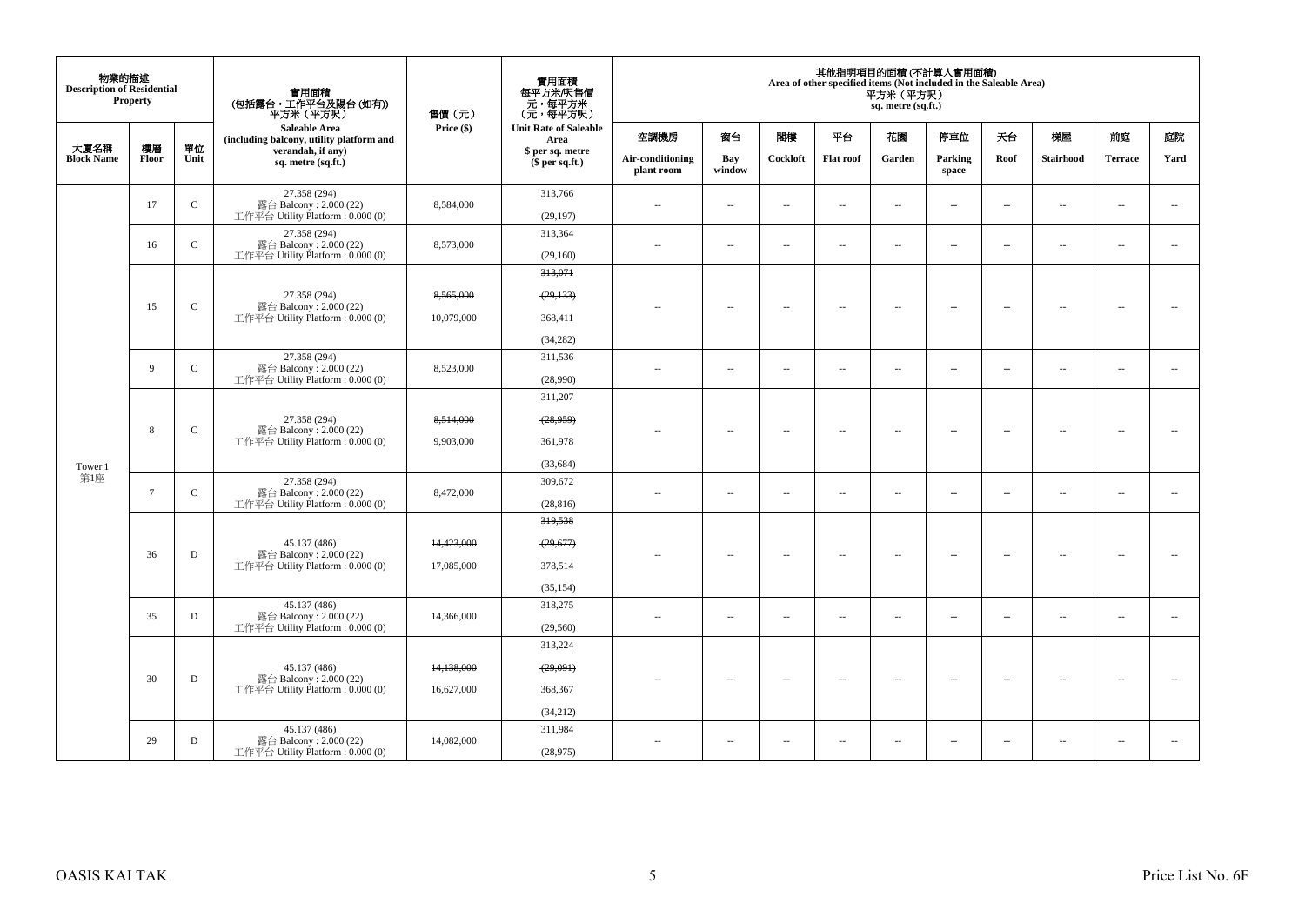| 物業的描述<br><b>Description of Residential</b> | <b>Property</b> |                                                            | 實用面積<br>(包括露台,工作平台及陽台 (如有))<br>平方米(平方呎)                          | 售價(元)      | 實用面積<br>每平方米/呎售價<br>、元, 每平方米<br>(元, 每平方呎) |                                |                          |                          | Area of other specified items (Not included in the Saleable Area) | 平方米 (平方呎)<br>sq. metre (sq.ft.) | 其他指明項目的面積 (不計算入實用面積)     |                          |                          |                          |                          |
|--------------------------------------------|-----------------|------------------------------------------------------------|------------------------------------------------------------------|------------|-------------------------------------------|--------------------------------|--------------------------|--------------------------|-------------------------------------------------------------------|---------------------------------|--------------------------|--------------------------|--------------------------|--------------------------|--------------------------|
|                                            |                 |                                                            | <b>Saleable Area</b><br>(including balcony, utility platform and | Price (\$) | <b>Unit Rate of Saleable</b><br>Area      | 空調機房                           | 窗台                       | 閣樓                       | 平台                                                                | 花園                              | 停車位                      | 天台                       | 梯屋                       | 前庭                       | 庭院                       |
| 大廈名稱<br><b>Block Name</b>                  | 樓層<br>Floor     | 單位<br>Unit                                                 | verandah, if any)<br>sq. metre (sq.ft.)                          |            | \$ per sq. metre<br>\$per sq.ft.)         | Air-conditioning<br>plant room | Bay<br>window            | Cockloft                 | <b>Flat roof</b>                                                  | Garden                          | Parking<br>space         | Roof                     | Stairhood                | <b>Terrace</b>           | Yard                     |
|                                            |                 |                                                            |                                                                  |            | 305.824                                   |                                |                          |                          |                                                                   |                                 |                          |                          |                          |                          |                          |
|                                            | 25              | $D^*$                                                      | 45.137 (486)<br>露台 Balcony: 2.000 (22)                           | 13,804,000 | (28, 403)                                 | ٠.                             | $\overline{\phantom{a}}$ | $\sim$                   | $\sim$                                                            | $\sim$                          | $\sim$                   | $\overline{\phantom{a}}$ | $\sim$                   | $\sim$                   | $\sim$                   |
|                                            |                 |                                                            | 工作平台 Utility Platform : $0.000(0)$                               | 16,050,000 | 355,584                                   |                                |                          |                          |                                                                   |                                 |                          |                          |                          |                          |                          |
|                                            |                 |                                                            |                                                                  |            | (33,025)                                  |                                |                          |                          |                                                                   |                                 |                          |                          |                          |                          |                          |
|                                            | 23              | D                                                          | 45,137 (486)<br>露台 Balcony: 2.000 (22)                           | 13,749,000 | 304,606                                   | $\overline{\phantom{a}}$       | $\sim$                   | $\sim$                   | $\overline{\phantom{a}}$                                          | μ.                              | $\overline{\phantom{a}}$ | $\overline{\phantom{a}}$ | $\overline{\phantom{a}}$ | $\overline{\phantom{a}}$ | $\overline{\phantom{a}}$ |
|                                            |                 |                                                            | 工作平台 Utility Platform : $0.000(0)$                               |            | (28, 290)                                 |                                |                          |                          |                                                                   |                                 |                          |                          |                          |                          |                          |
|                                            | 22              | D                                                          | 45.137 (486)<br>露台 Balcony: 2.000 (22)                           | 13,720,000 | 303,963                                   | $\sim$ $-$                     | $\sim$                   | $\sim$                   | $\overline{\phantom{a}}$                                          | μ.                              | $\overline{\phantom{a}}$ | $\overline{\phantom{a}}$ | $\overline{\phantom{a}}$ | $\overline{\phantom{a}}$ | $\overline{\phantom{a}}$ |
|                                            |                 |                                                            | 工作平台 Utility Platform : $0.000(0)$                               |            | (28, 230)                                 |                                |                          |                          |                                                                   |                                 |                          |                          |                          |                          |                          |
|                                            |                 |                                                            |                                                                  |            | 303,321                                   |                                |                          |                          |                                                                   |                                 |                          |                          |                          |                          |                          |
|                                            | D<br>21         |                                                            | 45.137 (486)<br>露台 Balcony: 2.000 (22)                           | 13,691,000 | (28, 171)                                 |                                | $\overline{\phantom{a}}$ | $\sim$                   | $\sim$                                                            | $\sim$                          | $\sim$                   | $\overline{\phantom{a}}$ | $\overline{\phantom{a}}$ | $\sim$                   | $\sim$                   |
|                                            |                 |                                                            | 工作平台 Utility Platform: 0.000 (0)                                 | 16,326,000 | 361,699                                   |                                |                          |                          |                                                                   |                                 |                          |                          |                          |                          |                          |
|                                            |                 |                                                            |                                                                  |            | (33, 593)                                 |                                |                          |                          |                                                                   |                                 |                          |                          |                          |                          |                          |
|                                            |                 |                                                            | 45.137 (486)                                                     |            | 299,577                                   |                                |                          |                          |                                                                   |                                 |                          |                          |                          |                          |                          |
| Tower 1                                    | 17              | D                                                          | 露台 Balcony: 2.000 (22)<br>工作平台 Utility Platform : $0.000(0)$     | 13,522,000 | (27, 823)                                 | $\sim$                         | $\sim$                   | $\sim$                   | $\sim$                                                            | $\sim$                          | $\sim$                   | $\overline{\phantom{a}}$ | $\sim$                   | $\sim$                   | $\sim$                   |
| 第1座                                        | 16              | $D^*$                                                      | 45.137 (486)<br>露台 Balcony: 2.000 (22)                           | 13,492,000 | 298,912                                   | $\sim$ $\sim$                  | $\sim$                   | $\sim$                   | $\sim$                                                            | $\sim$                          | $\sim$                   | $\overline{\phantom{a}}$ | $\sim$                   | $\sim$                   | $\overline{\phantom{a}}$ |
|                                            |                 |                                                            | 工作平台 Utility Platform: 0.000 (0)                                 |            | (27,761)                                  |                                |                          |                          |                                                                   |                                 |                          |                          |                          |                          |                          |
|                                            |                 |                                                            |                                                                  |            | 298,292                                   |                                |                          |                          |                                                                   |                                 |                          |                          |                          |                          |                          |
|                                            |                 |                                                            | 45.137 (486)                                                     | 13,464,000 | (27,704)                                  |                                |                          |                          |                                                                   |                                 |                          |                          |                          |                          |                          |
|                                            | 15              | D                                                          | 露台 Balcony: 2.000 (22)<br>工作平台 Utility Platform : $0.000(0)$     | 15,997,000 | 354,410                                   |                                | $\overline{a}$           | $\sim$                   | $\sim$                                                            | $\sim$                          | $\sim$                   | $\sim$                   | $\sim$                   | $\sim$                   | $\sim$                   |
|                                            |                 |                                                            |                                                                  |            | (32,916)                                  |                                |                          |                          |                                                                   |                                 |                          |                          |                          |                          |                          |
|                                            |                 |                                                            | 45.137 (486)                                                     |            | 295,722                                   |                                |                          |                          |                                                                   |                                 |                          |                          |                          |                          |                          |
|                                            | 9               | $D^*$                                                      | 露台 Balcony: 2.000 (22)<br>工作平台 Utility Platform: 0.000 (0)       | 13,348,000 | (27, 465)                                 | $\sim$                         | $\overline{\phantom{a}}$ | $\sim$                   | $\overline{\phantom{a}}$                                          | $\overline{\phantom{a}}$        | $\overline{\phantom{a}}$ | $\overline{\phantom{a}}$ | $\overline{\phantom{a}}$ | $\overline{\phantom{a}}$ | $\overline{\phantom{a}}$ |
|                                            | 8               | D                                                          | 45.137 (486)<br>露台 Balcony: 2.000 (22)                           | 13,320,000 | 295.102                                   |                                |                          |                          |                                                                   |                                 |                          |                          |                          |                          |                          |
|                                            |                 |                                                            | 工作平台 Utility Platform : $0.000(0)$                               |            | (27, 407)                                 | $\sim$                         | $\overline{\phantom{a}}$ | $\sim$                   | $\overline{\phantom{a}}$                                          | $\overline{\phantom{a}}$        | $\overline{\phantom{a}}$ | $\overline{\phantom{a}}$ | $\sim$                   | $\overline{\phantom{a}}$ | $\overline{\phantom{a}}$ |
|                                            |                 |                                                            |                                                                  |            | 293,285                                   |                                |                          |                          |                                                                   |                                 |                          |                          |                          |                          |                          |
|                                            |                 |                                                            | 45.137 (486)                                                     | 13,238,000 | $- (27, 239)$                             |                                |                          |                          |                                                                   |                                 |                          |                          |                          |                          |                          |
| $7\phantom{.0}$                            | D               | 露台 Balcony: 2.000 (22)<br>工作平台 Utility Platform: 0.000 (0) | 15,600,000                                                       | 345,614    | $-$                                       | $\overline{\phantom{a}}$       | $\sim$                   | $\overline{\phantom{a}}$ | $\sim$                                                            | $\sim$                          | $\sim$                   | $\overline{\phantom{a}}$ | $\overline{\phantom{a}}$ |                          |                          |
|                                            |                 |                                                            |                                                                  |            | (32,099)                                  |                                |                          |                          |                                                                   |                                 |                          |                          |                          |                          |                          |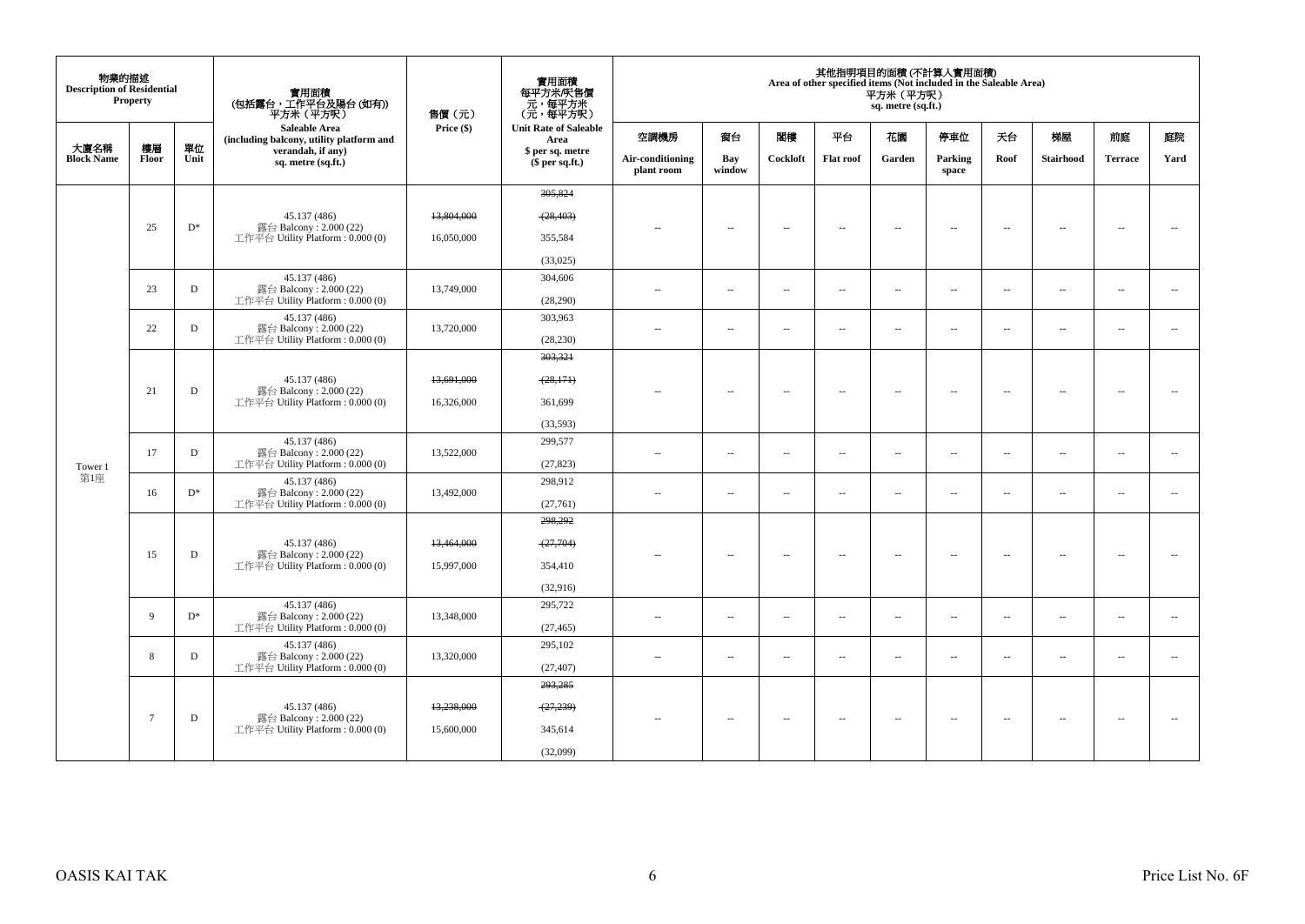| 物業的描述<br><b>Description of Residential</b> | <b>Property</b> |            | 實用面積<br>(包括露台,工作平台及陽台 (如有))<br>平方米(平方呎)                          | 售價 (元)       | 實用面積<br>每平方米/呎售價<br>元,每平方米<br>(元,每平方呎) |                                |                          |                          |                          | 平方米 (平方呎)<br>sq. metre (sq.ft.) | 其他指明項目的面積 (不計算入實用面積)<br>Area of other specified items (Not included in the Saleable Area) |                          |                          |                          |                          |
|--------------------------------------------|-----------------|------------|------------------------------------------------------------------|--------------|----------------------------------------|--------------------------------|--------------------------|--------------------------|--------------------------|---------------------------------|-------------------------------------------------------------------------------------------|--------------------------|--------------------------|--------------------------|--------------------------|
|                                            |                 |            | <b>Saleable Area</b><br>(including balcony, utility platform and | Price $(\$)$ | <b>Unit Rate of Saleable</b><br>Area   | 空調機房                           | 窗台                       | 閣樓                       | 平台                       | 花園                              | 停車位                                                                                       | 天台                       | 梯屋                       | 前庭                       | 庭院                       |
| 大廈名稱<br><b>Block Name</b>                  | 樓層<br>Floor     | 單位<br>Unit | verandah, if any)<br>sq. metre (sq.ft.)                          |              | \$ per sq. metre<br>$$$ per sq.ft.)    | Air-conditioning<br>plant room | Bay<br>window            | Cockloft                 | <b>Flat roof</b>         | Garden                          | Parking<br>space                                                                          | Roof                     | Stairhood                | <b>Terrace</b>           | Yard                     |
|                                            |                 |            |                                                                  |              | 335, 535                               |                                |                          |                          |                          |                                 |                                                                                           |                          |                          |                          |                          |
|                                            |                 |            | 33.466 (360)                                                     | 11,229,000   | (31, 192)                              |                                |                          |                          |                          |                                 |                                                                                           |                          |                          |                          |                          |
|                                            | 36              | E          | 露台 Balcony: 2.000 (22)<br>工作平台 Utility Platform: 0.000 (0)       | 13,075,000   | 390,695                                | $\sim$                         | $\overline{\phantom{a}}$ | $\overline{\phantom{a}}$ | $\sim$                   | $\overline{\phantom{a}}$        | $\overline{\phantom{a}}$                                                                  | $\overline{\phantom{a}}$ | $\overline{\phantom{a}}$ | $\overline{\phantom{a}}$ | $\overline{\phantom{a}}$ |
|                                            |                 |            |                                                                  |              | (36,319)                               |                                |                          |                          |                          |                                 |                                                                                           |                          |                          |                          |                          |
|                                            |                 |            | 33.455 (360)                                                     |              | 332,297                                |                                |                          |                          |                          |                                 |                                                                                           |                          |                          |                          |                          |
|                                            | 32              | E          | 露台 Balcony: 2.000 (22)<br>工作平台 Utility Platform: 0.000 (0)       | 11.117.000   | (30, 881)                              | $\sim$                         | $\overline{\phantom{a}}$ | $\overline{a}$           | $\sim$                   | $\sim$                          | $\sim$                                                                                    | $\overline{\phantom{a}}$ | $\overline{\phantom{a}}$ | $\overline{\phantom{a}}$ | $\sim$                   |
| Tower 1                                    |                 |            |                                                                  |              | 324,286                                |                                |                          |                          |                          |                                 |                                                                                           |                          |                          |                          |                          |
| 第1座                                        |                 |            | 33.455 (360)                                                     | 10,849,000   | (30, 136)                              |                                |                          |                          |                          |                                 |                                                                                           |                          |                          |                          |                          |
|                                            | 23              | E          | 露台 Balcony: 2.000 (22)<br>工作平台 Utility Platform: 0.000 (0)       | 12,722,000   | 380,272                                | $-$                            | $\sim$                   | $\sim$                   | $\sim$                   | $\overline{\phantom{a}}$        | $\sim$                                                                                    | $\overline{\phantom{a}}$ | $\sim$                   | $\sim$                   | $\sim$                   |
|                                            |                 |            |                                                                  |              | (35, 339)                              |                                |                          |                          |                          |                                 |                                                                                           |                          |                          |                          |                          |
|                                            | 16              | E          | 33.455 (360)<br>露台 Balcony: 2.000 (22)                           | 10,784,000   | 322,343                                |                                |                          |                          |                          |                                 |                                                                                           |                          |                          |                          |                          |
|                                            |                 |            | 工作平台 Utility Platform: 0.000 (0)                                 |              | (29,956)                               | $\sim$ $-$                     | $\overline{\phantom{a}}$ | $\sim$                   | $\overline{\phantom{a}}$ | $\overline{\phantom{a}}$        | $\overline{\phantom{a}}$                                                                  | $\sim$                   | $\overline{\phantom{a}}$ | $\sim$                   | $\sim$                   |
|                                            | $\overline{9}$  | E          | 33.455 (360)<br>露台 Balcony: 2.000 (22)                           | 10,731,000   | 320,759                                | $\sim$                         | $\sim$                   | $\overline{a}$           | $\sim$                   | $\overline{\phantom{a}}$        | $\sim$                                                                                    | $\overline{\phantom{a}}$ | $\sim$                   | $\sim$                   | $\sim$                   |
|                                            |                 |            | 工作平台 Utility Platform: 0.000 (0)                                 |              | (29, 808)                              |                                |                          |                          |                          |                                 |                                                                                           |                          |                          |                          |                          |
|                                            |                 |            |                                                                  |              | 351,296                                |                                |                          |                          |                          |                                 |                                                                                           |                          |                          |                          |                          |
|                                            | 35              |            | 45.873 (494)<br>露台 Balcony: 2.000 (22)                           | 16,115,000   | (32, 621)                              |                                |                          | $\sim$                   |                          | $\sim$                          | $\sim$                                                                                    | $\overline{\phantom{a}}$ | $\overline{\phantom{a}}$ | $\sim$                   | $\sim$                   |
|                                            |                 | A          | 工作平台 Utility Platform: 0.000 (0)                                 | 20,187,000   | 440,063                                | $\sim$ $\sim$                  | $\sim$                   |                          | $\sim$                   |                                 |                                                                                           |                          |                          |                          |                          |
|                                            |                 |            |                                                                  |              | (40, 864)                              |                                |                          |                          |                          |                                 |                                                                                           |                          |                          |                          |                          |
|                                            | 25              | $A^*$      | 45.873 (494)<br>露台 Balcony: 2.000 (22)                           | 15,512,000   | 338,151                                | $\sim$ $\sim$                  | $\sim$                   | $\sim$                   | $\sim$                   | $\overline{a}$                  | $\sim$                                                                                    | $\sim$                   | $\sim$                   | $\sim$                   | $\sim$                   |
|                                            |                 |            | 工作平台 Utility Platform: 0.000 (0)                                 |              | (31, 401)                              |                                |                          |                          |                          |                                 |                                                                                           |                          |                          |                          |                          |
| Tower 2                                    | 11              | A          | 45.873 (494)<br>露台 Balcony: 2.000 (22)                           | 15,115,000   | 329,497                                | $\sim$ $\sim$                  | $\sim$                   | $\sim$                   | $\sim$                   | $\sim$                          | $\sim$                                                                                    | $\overline{\phantom{a}}$ | $\sim$                   | $\sim$                   | $\overline{\phantom{a}}$ |
| 第2座                                        |                 |            | 工作平台 Utility Platform: 0.000 (0)                                 |              | (30,597)                               |                                |                          |                          |                          |                                 |                                                                                           |                          |                          |                          |                          |
|                                            |                 |            |                                                                  |              | 322,826                                |                                |                          |                          |                          |                                 |                                                                                           |                          |                          |                          |                          |
|                                            | 6               | $A^*$      | 45.873 (494)<br>露台 Balcony: 2.000 (22)                           | 14,809,000   | (29, 978)                              | $-$                            | $\overline{\phantom{a}}$ | $\sim$                   | $\overline{\phantom{a}}$ | $\overline{\phantom{a}}$        | $\sim$                                                                                    | $\sim$                   | $\overline{\phantom{a}}$ | $\sim$                   | $\sim$                   |
|                                            |                 |            | 工作平台 Utility Platform: 0.000 (0)                                 | 17,808,000   | 388,202                                |                                |                          |                          |                          |                                 |                                                                                           |                          |                          |                          |                          |
|                                            |                 |            |                                                                  |              | (36,049)                               |                                |                          |                          |                          |                                 |                                                                                           |                          |                          |                          |                          |
|                                            | 35              | B          | 50.763 (546)<br>露台 Balcony: 2.000 (22)                           | 18,759,000   | 369,541                                | $\sim$                         | $\overline{\phantom{a}}$ | $\overline{\phantom{a}}$ | $\sim$                   | $\overline{\phantom{a}}$        | $\sim$                                                                                    | $\overline{\phantom{a}}$ | $\overline{\phantom{a}}$ | $\overline{\phantom{a}}$ | $\sim$                   |
|                                            |                 |            | 工作平台 Utility Platform: 0.000 (0)                                 |              | (34, 357)                              |                                |                          |                          |                          |                                 |                                                                                           |                          |                          |                          |                          |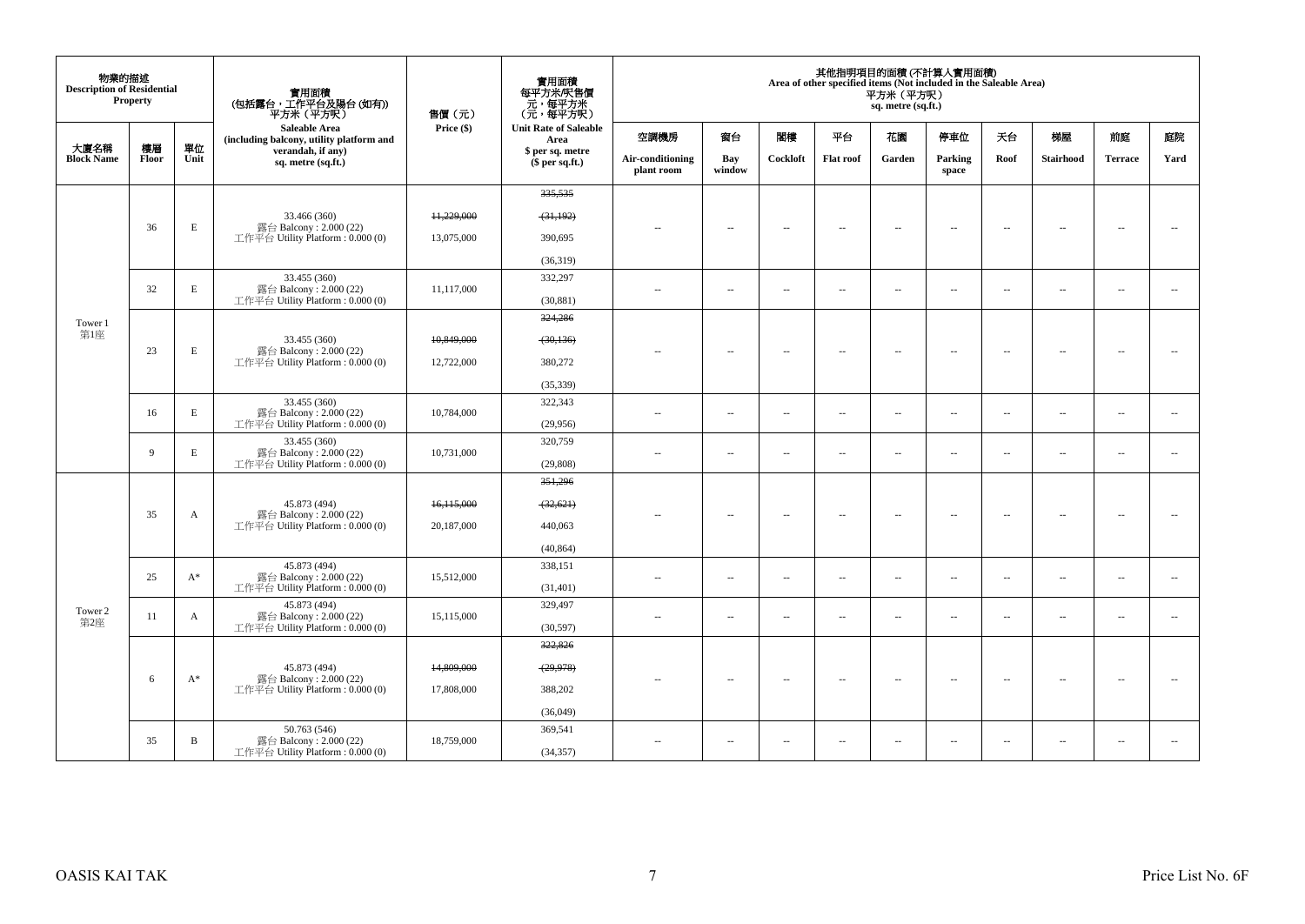| 物業的描述<br><b>Description of Residential</b> | <b>Property</b> |                                        | 實用面積<br>(包括露台,工作平台及陽台(如有))<br>平赤米(平方呎)                           | 售價(元)      | 實用面積<br>每平方米/呎售價<br>元,每平方米<br>(元,每平方呎) |                                |                          |                          |                          | 平方米 (平方呎)<br>sq. metre (sq.ft.) | 其他指明項目的面積(不計算入實用面積)<br>Area of other specified items (Not included in the Saleable Area) |                          |                          |                          |                          |
|--------------------------------------------|-----------------|----------------------------------------|------------------------------------------------------------------|------------|----------------------------------------|--------------------------------|--------------------------|--------------------------|--------------------------|---------------------------------|------------------------------------------------------------------------------------------|--------------------------|--------------------------|--------------------------|--------------------------|
|                                            |                 |                                        | <b>Saleable Area</b><br>(including balcony, utility platform and | Price (\$) | <b>Unit Rate of Saleable</b><br>Area   | 空調機房                           | 窗台                       | 閣樓                       | 平台                       | 花園                              | 停車位                                                                                      | 天台                       | 梯屋                       | 前庭                       | 庭院                       |
| 大廈名稱<br><b>Block Name</b>                  | 樓層<br>Floor     | 單位<br>Unit                             | verandah, if any)<br>sq. metre (sq.ft.)                          |            | \$ per sq. metre<br>\$per sq.ft.)      | Air-conditioning<br>plant room | Bay<br>window            | Cockloft                 | <b>Flat roof</b>         | Garden                          | Parking<br>space                                                                         | Roof                     | Stairhood                | <b>Terrace</b>           | Yard                     |
|                                            |                 |                                        |                                                                  |            | 365,877                                |                                |                          |                          |                          |                                 |                                                                                          |                          |                          |                          |                          |
|                                            |                 |                                        | 50.763 (546)                                                     | 18,573,000 | (34,016)                               |                                |                          |                          |                          |                                 |                                                                                          |                          |                          |                          |                          |
|                                            | 32              | $\mathbf B$                            | 露台 Balcony: 2.000 (22)<br>工作平台 Utility Platform : $0.000(0)$     | 22,032,000 | 434,017                                |                                | $\overline{\phantom{a}}$ | $\overline{\phantom{a}}$ | $\sim$                   | μ.                              | $\sim$                                                                                   | $\overline{\phantom{a}}$ | $\sim$                   | $\sim$                   | $\sim$                   |
|                                            |                 |                                        |                                                                  |            | (40, 352)                              |                                |                          |                          |                          |                                 |                                                                                          |                          |                          |                          |                          |
|                                            | 27              | $B^*$                                  | 50.763 (546)<br>露台 Balcony: 2.000 (22)                           | 18,026,000 | 355,101                                | $\sim$                         | $\overline{\phantom{a}}$ | $\sim$                   | $\sim$                   | $\overline{\phantom{a}}$        | $\sim$                                                                                   | $\overline{\phantom{a}}$ | $\overline{\phantom{a}}$ | $\sim$                   | $\sim$                   |
|                                            |                 |                                        | 工作平台 Utility Platform: 0.000 (0)                                 |            | (33,015)                               |                                |                          |                          |                          |                                 |                                                                                          |                          |                          |                          |                          |
|                                            | 12              | $\mathrm{B}^*$                         | 50.763 (546)<br>露台 Balcony: 2.000 (22)                           | 17,468,000 | 344,109                                | ÷.                             | $\overline{\phantom{a}}$ | $\sim$                   | $\sim$                   | $\overline{\phantom{a}}$        | $\sim$                                                                                   | $\overline{\phantom{a}}$ | $\overline{\phantom{a}}$ | $\sim$                   | $\sim$                   |
|                                            |                 |                                        | 工作平台 Utility Platform: 0.000 (0)                                 |            | (31,993)                               |                                |                          |                          |                          |                                 |                                                                                          |                          |                          |                          |                          |
|                                            |                 |                                        |                                                                  |            | 335.520                                |                                |                          |                          |                          |                                 |                                                                                          |                          |                          |                          |                          |
|                                            | $\tau$<br>B     |                                        | 50.763 (546)<br>露台 Balcony: 2.000 (22)                           | 17,032,000 | (31, 194)                              | $\overline{a}$                 | $\sim$                   | $\sim$                   | $\sim$                   | $\overline{a}$                  | $\sim$                                                                                   | $\overline{\phantom{a}}$ | $\sim$                   | $\sim$                   | $\sim$                   |
|                                            |                 |                                        | 工作平台 Utility Platform: 0.000 (0)                                 | 19,665,000 | 387,388                                |                                |                          |                          |                          |                                 |                                                                                          |                          |                          |                          |                          |
|                                            |                 |                                        |                                                                  |            | (36,016)                               |                                |                          |                          |                          |                                 |                                                                                          |                          |                          |                          |                          |
|                                            |                 |                                        |                                                                  |            | 304,969                                |                                |                          |                          |                          |                                 |                                                                                          |                          |                          |                          |                          |
|                                            | $\mathfrak{Z}$  | $\, {\bf B}$                           | 27.206 (293)<br>露台 Balcony: 2.000 (22)                           | 8,297,000  | (28,317)                               |                                | μ.                       | $\sim$                   | $\sim$                   | μ.                              | $\sim$                                                                                   | $\overline{\phantom{a}}$ | ÷.                       |                          | ÷.                       |
| Tower 2<br>第2座                             |                 |                                        | 工作平台 Utility Platform: 0.000 (0)                                 | 9,656,000  | 354,922                                |                                |                          |                          |                          |                                 |                                                                                          |                          |                          |                          |                          |
|                                            |                 |                                        |                                                                  |            | (32,956)                               |                                |                          |                          |                          |                                 |                                                                                          |                          |                          |                          |                          |
|                                            | 35              | $\mathbf D$                            | 51.768 (557)<br>露台 Balcony: 2.000 (22)                           | 16,198,000 | 312,896                                | ÷.                             | --                       | $\sim$                   | $\overline{\phantom{a}}$ | $\overline{\phantom{a}}$        | $\sim$                                                                                   | $\overline{\phantom{a}}$ | $\overline{\phantom{a}}$ | $\sim$                   | $\overline{\phantom{a}}$ |
|                                            |                 |                                        | 工作平台 Utility Platform : 0.000 (0)                                |            | (29,081)<br>307,951                    |                                |                          |                          |                          |                                 |                                                                                          |                          |                          |                          |                          |
|                                            |                 |                                        |                                                                  |            |                                        |                                |                          |                          |                          |                                 |                                                                                          |                          |                          |                          |                          |
|                                            | 30              | $\mathbf{D}^*$                         | 51.768 (557)<br>露台 Balcony: 2.000 (22)                           | 15,942,000 | (28, 621)                              |                                | $\overline{\phantom{a}}$ | $\sim$                   | $\sim$                   | $\overline{\phantom{a}}$        | $\sim$                                                                                   | $\sim$                   | $\sim$                   | $\sim$                   | $\sim$                   |
|                                            |                 |                                        | 工作平台 Utility Platform: 0.000 (0)                                 | 19,167,000 | 370,248                                |                                |                          |                          |                          |                                 |                                                                                          |                          |                          |                          |                          |
|                                            |                 |                                        |                                                                  |            | (34, 411)                              |                                |                          |                          |                          |                                 |                                                                                          |                          |                          |                          |                          |
|                                            | $D^*$<br>26     |                                        | 51.768 (557)<br>露台 Balcony: 2.000 (22)                           | 15,627,000 | 301,866                                | $\overline{a}$                 | $\overline{\phantom{a}}$ | $\sim$                   | $\sim$                   | $\overline{\phantom{a}}$        | $\sim$                                                                                   | $\overline{\phantom{a}}$ | $\overline{\phantom{a}}$ | $\sim$                   | $\overline{\phantom{a}}$ |
|                                            |                 |                                        | 工作平台 Utility Platform: 0.000 (0)                                 |            | (28,056)<br>299,355                    |                                |                          |                          |                          |                                 |                                                                                          |                          |                          |                          |                          |
|                                            |                 |                                        |                                                                  | 15,497,000 |                                        |                                |                          |                          |                          |                                 |                                                                                          |                          |                          |                          |                          |
| 22                                         | $\mathbf D$     | 51.768 (557)<br>露台 Balcony: 2.000 (22) |                                                                  | (27, 822)  |                                        | $\overline{\phantom{a}}$       | $\overline{\phantom{a}}$ | $\overline{\phantom{a}}$ | $\overline{\phantom{a}}$ | $\sim$                          | $\overline{\phantom{a}}$                                                                 | $\overline{\phantom{a}}$ | $\overline{\phantom{a}}$ | $\sim$                   |                          |
|                                            |                 |                                        | 工作平台 Utility Platform : 0.000 (0)                                | 18,120,000 | 350,023                                |                                |                          |                          |                          |                                 |                                                                                          |                          |                          |                          |                          |
|                                            |                 |                                        | 51.768 (557)                                                     |            | (32, 531)<br>295,395                   |                                |                          |                          |                          |                                 |                                                                                          |                          |                          |                          |                          |
|                                            | 12              | D                                      | 露台 Balcony: 2.000 (22)<br>工作平台 Utility Platform: 0.000 (0)       | 15,292,000 | (27, 454)                              | $\sim$                         | $\overline{\phantom{a}}$ | $\overline{\phantom{a}}$ | $\overline{\phantom{a}}$ | $\sim$                          | $\overline{\phantom{a}}$                                                                 | $\overline{\phantom{a}}$ | $\overline{\phantom{a}}$ | $\overline{\phantom{a}}$ | $\sim$                   |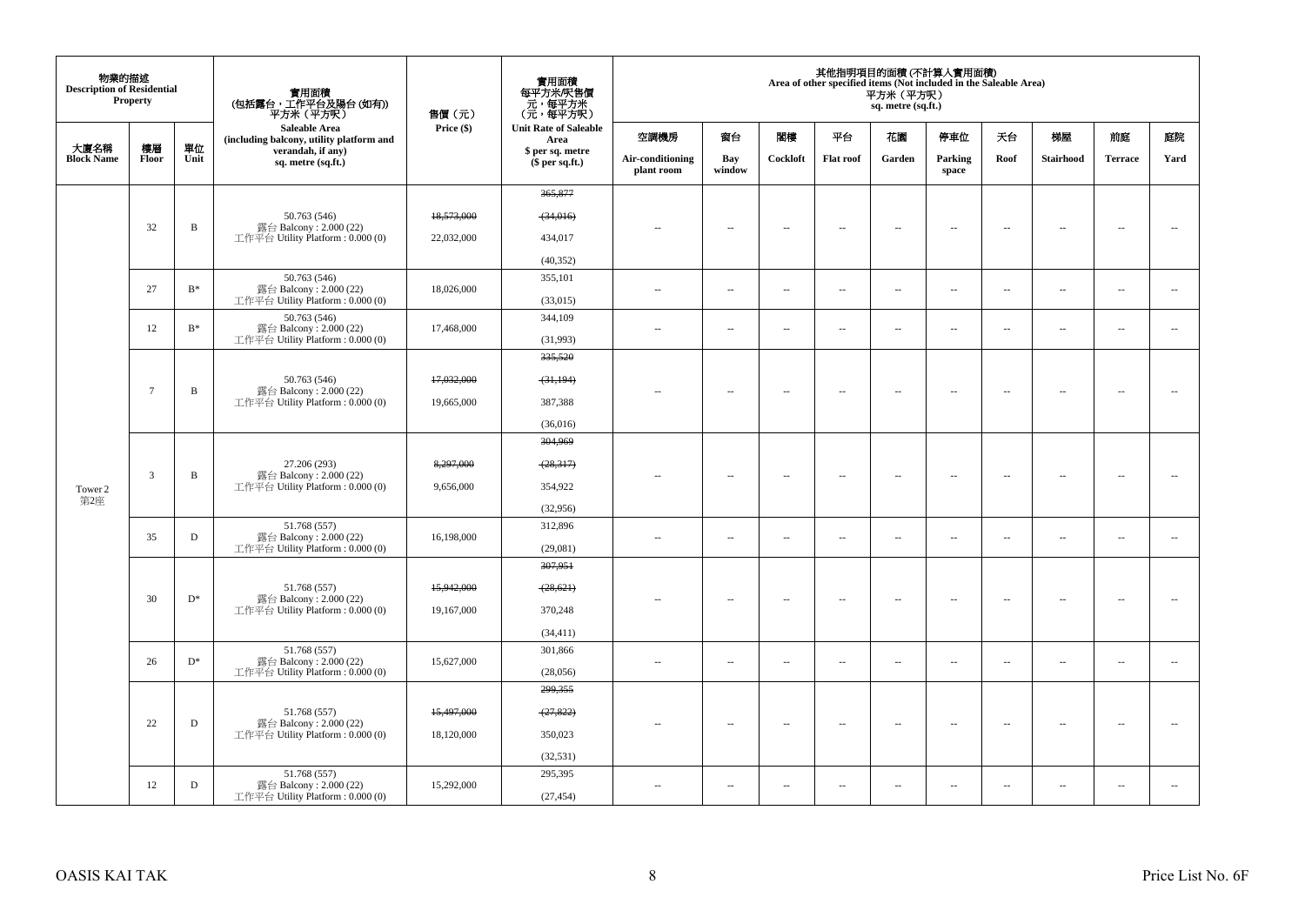| 物業的描述<br><b>Description of Residential</b> | <b>Property</b> |                | 實用面積<br>(包括露台, 工作平台及陽台(如有))<br>平方米 (平方呎)                         | 售價(元)      | <b>實用面積</b><br>每平方米/呎售價<br>- 元, 每平方米<br>(元, 每平方呎) |                                |                          |                          | 其他指明項目的面積 (不計算入實用面積)<br>Area of other specified items (Not included in the Saleable Area) | 平方米 (平方呎)<br>sq. metre (sq.ft.) |                  |                          |                  |                |                          |
|--------------------------------------------|-----------------|----------------|------------------------------------------------------------------|------------|---------------------------------------------------|--------------------------------|--------------------------|--------------------------|-------------------------------------------------------------------------------------------|---------------------------------|------------------|--------------------------|------------------|----------------|--------------------------|
| 大廈名稱                                       | 樓層              | 單位             | <b>Saleable Area</b><br>(including balcony, utility platform and | Price (\$) | <b>Unit Rate of Saleable</b><br>Area              | 空調機房                           | 窗台                       | 閣樓                       | 平台                                                                                        | 花園                              | 停車位              | 天台                       | 梯屋               | 前庭             | 庭院                       |
| <b>Block Name</b>                          | Floor           | Unit           | verandah, if any)<br>sq. metre (sq.ft.)                          |            | \$ per sq. metre<br>$$$ per sq.ft.)               | Air-conditioning<br>plant room | Bay<br>window            | Cockloft                 | <b>Flat roof</b>                                                                          | Garden                          | Parking<br>space | Roof                     | <b>Stairhood</b> | <b>Terrace</b> | Yard                     |
|                                            |                 |                |                                                                  |            | 291,898                                           |                                |                          |                          |                                                                                           |                                 |                  |                          |                  |                |                          |
|                                            |                 |                | 51.768 (557)                                                     | 15,111,000 | (27, 129)                                         |                                |                          |                          |                                                                                           |                                 |                  |                          |                  |                |                          |
|                                            | 6               | D              | 露台 Balcony: 2.000 (22)<br>工作平台 Utility Platform: 0.000 (0)       | 18,219,000 | 351,936                                           | $\sim$                         | $\overline{\phantom{a}}$ | $\sim$                   | $\overline{a}$                                                                            | $\sim$                          | $\sim$           | $\overline{\phantom{a}}$ | $\sim$           |                |                          |
|                                            |                 |                |                                                                  |            | (32,709)                                          |                                |                          |                          |                                                                                           |                                 |                  |                          |                  |                |                          |
|                                            | 35              | $\mathbf{E}^*$ | 41.894 (451)<br>露台 Balcony: 2.000 (22)                           | 12,834,000 | 306,345                                           | $\sim$                         | $\sim$                   | $-$                      | $\overline{a}$                                                                            | $\sim$                          | $\overline{a}$   | $\overline{\phantom{a}}$ | $ -$             | $\sim$         | $\sim$                   |
|                                            |                 |                | 工作平台 Utility Platform: 0.000 (0)                                 |            | (28, 457)                                         |                                |                          |                          |                                                                                           |                                 |                  |                          |                  |                |                          |
|                                            | 31              | $\mathbf{E}^*$ | 41.894 (451)<br>露台 Balcony: 2.000 (22)                           | 12,706,000 | 303,289                                           | $\sim$ $-$                     | $\sim$                   | $\sim$ $-$               | $\sim$                                                                                    | $\sim$                          | $\sim$ $-$       | $\sim$                   | $ -$             | $\sim$         |                          |
| Tower 2                                    |                 |                | 工作平台 Utility Platform: 0.000 (0)                                 |            | (28, 173)                                         |                                |                          |                          |                                                                                           |                                 |                  |                          |                  |                |                          |
| 第2座                                        |                 |                |                                                                  |            | 299,685                                           |                                |                          |                          |                                                                                           |                                 |                  |                          |                  |                |                          |
|                                            | 28              | $E^*$          | 41.894 (451)<br>露台 Balcony: 2.000 (22)                           | 12,555,000 | (27, 838)                                         | $\sim$ $-$                     | $\overline{\phantom{a}}$ | $\overline{\phantom{a}}$ | $\overline{\phantom{a}}$                                                                  | $\sim$                          | $\sim$           | $\sim$                   | $\sim$           | $\sim$         | $\overline{\phantom{a}}$ |
|                                            |                 |                | 工作平台 Utility Platform: 0.000 (0)                                 | 15,366,000 | 366,783                                           |                                |                          |                          |                                                                                           |                                 |                  |                          |                  |                |                          |
|                                            |                 |                |                                                                  |            | (34,071)                                          |                                |                          |                          |                                                                                           |                                 |                  |                          |                  |                |                          |
|                                            | 18              | E              | 41.894 (451)<br>露台 Balcony: 2.000 (22)                           | 12,110,000 | 289,063                                           | $\sim$ $-$                     | $\overline{\phantom{a}}$ | $\sim$ $-$               | $\sim$                                                                                    | $\sim$                          | $\sim$ $-$       | $\sim$                   | $ -$             | $\sim$         | $\sim$                   |
|                                            |                 |                | 工作平台 Utility Platform: 0.000 (0)                                 |            | (26, 851)                                         |                                |                          |                          |                                                                                           |                                 |                  |                          |                  |                |                          |
|                                            | 9               | E              | 41.894 (451)<br>露台 Balcony: 2.000 (22)                           | 11,860,000 | 283,095                                           | $- -$                          | $\sim$                   | $\overline{\phantom{a}}$ | $\sim$                                                                                    | $\sim$                          | $\sim$           | $\sim$                   | $ -$             | $\sim$         | $\sim$                   |
|                                            |                 |                | 工作平台 Utility Platform: 0.000 (0)                                 |            | (26, 297)                                         |                                |                          |                          |                                                                                           |                                 |                  |                          |                  |                |                          |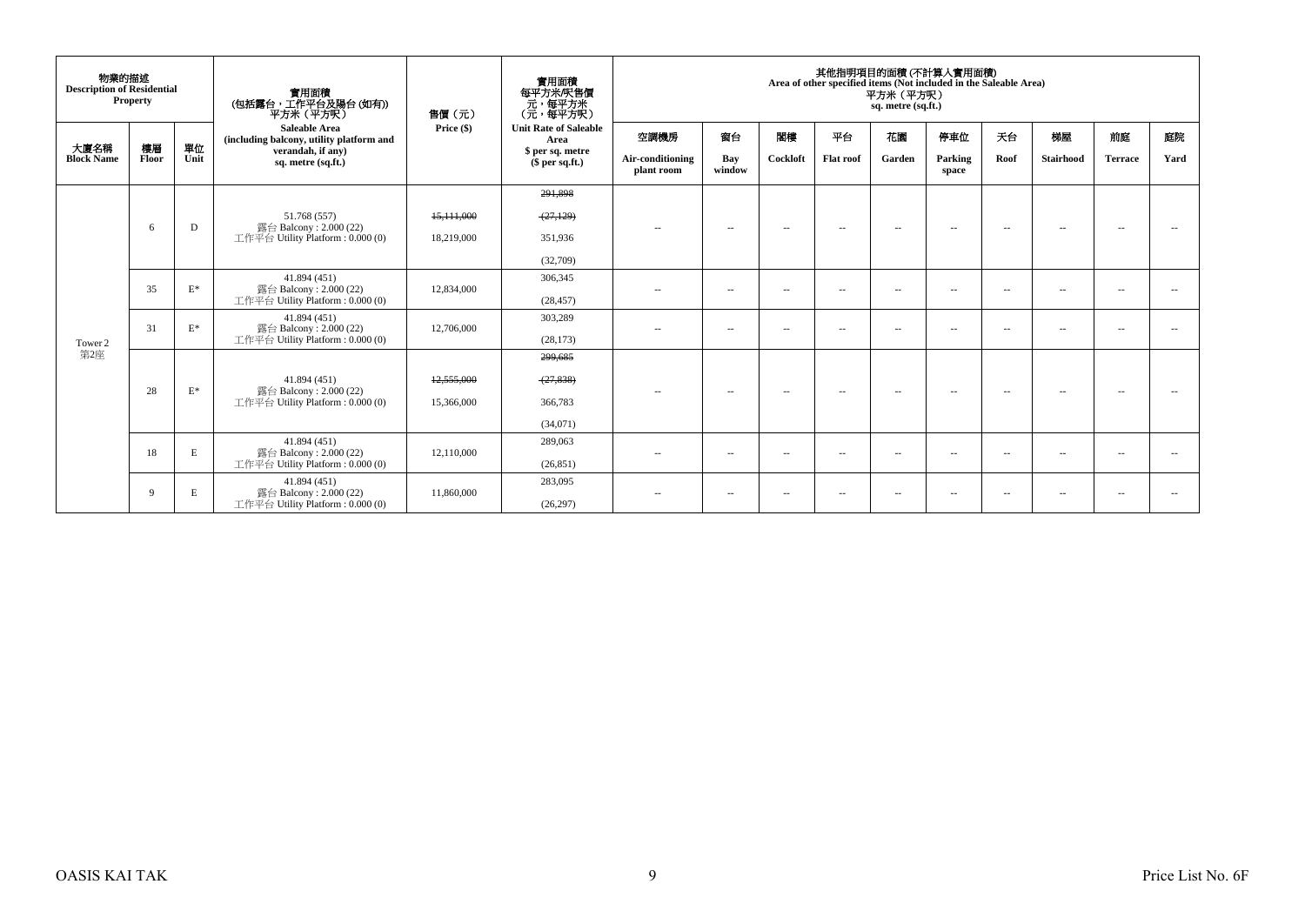### 第三部份:其他資料 **Part 3: Other Information**

- (1) 準買家應參閱發展項目的售樓說明書,以了解該項目的資料。 Prospective purchasers are advised to refer to the sales brochure for the development for information on the development.
- (2) 根據《一手住宅物業銷售條例》第52(1)條及第53(2)及(3)條, According to sections 52(1) and 53(2) and (3) of the Residential Properties (First-hand Sales) Ordinance, –

第52(1)條 / Section 52(1)

在某人就指明住宅物業與擁有人訂立臨時買賣合約時,該人須向擁有人支付售價的5%的臨時訂金。 A preliminary deposit of 5% of the purchase price is payable by a person to the owner on entering into a preliminary agreement for sale and purchase in respect of the specified residential property with the owner.

#### 第53(2)條 / Section 53(2)

如某人於某日期訂立臨時買賣合約,並於該日期後的5 個工作日內,就有關住宅物業簽立買賣合約,則擁有人必須在該日期後的 8 個工作日内,簽立該買賣合約。 If a person executes an agreement for sale and purchase in respect of the residential property within 5 working days after the date on which the person enters into the preliminary agreement for sale and purchase, the owner date.

#### 第53(3)條 / Section 53(3)

如某人於某日期訂立臨時買賣合約時,但沒有於該日期後的5 個工作日內,就有關住宅物業簽立買賣合約,則 – (i) 該臨時合約即告終止;(ii) 有關的臨時訂金即予沒收;及 (iii) 擁有人不得就該人沒有簽立買賣合約而針對該人提出進一步申索。 If a person does not execute an agreement for sale and purchase in respect of the residential property within 5 working days after the date on which the person enters into the preliminary agreement for sale and purchase-(i) the preliminary agreement is terminated;(ii) the preliminary deposit is forfeited; and (iii) the owner does not have any further claim against the person for the failure.

(3) 實用面積及屬該住宅物業其他指明項目的面積是按《一手住宅物業銷售條例》第8條及附表二第2部的計算得出的。

The saleable area and area of other specified items of the residential property are calculated in accordance with section 8 and Part 2 of Schedule 2 to the Residential Properties (First-hand Sales) Ordinance.

(4)(i) 註:在第(4)段中,『售價』指本價單第二部份中所列之住宅物業的售價,而『成交金額』指臨時買賣合約中訂明的住宅物業的實際金額。因應不同支付條款及/或折扣按售價計算得出之價目,皆以進位到最接近的千位數作為成交金額。  $\frac{1}{2}$ payment and/or applicable discounts on the Price will be rounded up to the nearest thousand to determine the transaction price.

買方於簽署臨時買賣合約時須繳付相等於成交金額 5%之金額作為臨時訂金,其中港幣\$100,000 之部分臨時訂金必須以銀行本票支付,臨時訂金的餘額可以支票支付,本票及支票抬頭請寫「貝克.麥堅時律師事務所」。 Upon signing of the Preliminary Agreement for Sale and Purchase, the Purchaser shall pay the Preliminary Deposit which is equivalent to 5% of the transaction price. HK\$100,000 being part of the Preliminary Deposit must be paid by cheque(s). The cashier order(s) and cheque(s) should be made payable to "BAKER & MCKENZIE".

#### 支付條款 **Terms of Payment**

- **(A) 120** 天現金優惠付款計劃 **120-day Cash Payment Plan (**照售價減**4%) (4% discount from the Price)**
- (1) 買方須於簽署臨時買賣合約(「臨時合約」)時繳付相等於成交金額5%作為臨時訂金。買方須於簽署臨時合約後5個工作日內簽署正式買賣合約(「正式合約」)。 The Purchaser(s) shall pay the preliminary deposit equivalent to 5% of the transaction price upon signing of the preliminary Agreement for Sale and Purchase ("PASP"). The formal Agreement for Sale & Purchase ("ASP") shall signing of the PASE
- (2) 成交金額 95%即成交金額之餘款於買方簽署臨時合約後 120 天內由買方繳付或於完成交易時付清,以較早者為準。 95% of the transaction price being balance of the transaction price shall be paid by the Purchaser(s) within 120 days after signing of the PASP or upon completion, whichever is the earlier.
- **(A1) 120** 天二按貸款付款計劃 **120-day Second Mortgage Loan Payment Plan (**照售價減**3%) (3% discount from the Price)** (1) 買方須於簽署臨時買賣合約(「臨時合約」)時繳付相等於成交金額5%作為臨時訂金。買方須於簽署臨時合約後5個工作日內簽署正式買賣合約(「正式合約」)。 **(**只適用於購買本價單上設 **" \* "** 的指明住宅物業的買方 **Only applicable to a purchaser who purchases the specified residential property(ies) marked with a " \* " in this price list.)**

The Purchaser(s) shall pay the preliminary deposit equivalent to 5% of the transaction price upon signing of the preliminary Agreement for Sale and Purchase ("PASP"). The formal Agreement for Sale & Purchase ("ASP") shall signing of the PASP.

(2) 成交金額 95%即成交金額之餘款於買方簽署臨時合約後 120 天內由買方繳付或於完成交易時付清,以較早者為準。 95% of the transaction price being balance of the transaction price shall be paid by the Purchaser(s) within 120 days after signing of the PASP or upon completion, whichever is the earlier.

#### **(B)** 靈活首置 **180** 天現金優惠付款計劃 **Flexi First-time Home Owner 180-day Cash Payment Plan (**照售價減**3%) (3% discount from the Price)**

(1) 買方須於簽署臨時買賣合約(「臨時合約」)時繳付相等於成交金額5%作為臨時訂金。買方須於簽署臨時合約後5個工作日內簽署正式買賣合約(「正式合約」)。 The Purchaser(s) shall pay the preliminary deposit equivalent to 5% of the transaction price upon signing of the preliminary Agreement for Sale and Purchase ("PASP"). The formal Agreement for Sale & Purchase ("ASP") shall signing of the PASP.

- (2) 買方簽署臨時合約後 30 天內再付成交金額 1%。 1% of the transaction price shall be paid by the Purchaser(s) within 30 days after signing of the PASP.
- (3) 買方簽署臨時合約後 60 天內再付成交金額 1%。
- 1% of the transaction price shall be paid by the Purchaser(s) within 60 days after signing of the PASP.
- (4) 買方簽署臨時合約後 90 天內再付成交金額 1%。
- 1% of the transaction price shall be paid by the Purchaser(s) within 90 days after signing of the PASP.
- (5) 買方簽署臨時合約後 120 天內再付成交金額 1%。
- 1% of the transaction price shall be paid by the Purchaser(s) within 120 days after signing of the PASP. (6) 買方簽署臨時合約後 150 天內再付成交金額 1%。
- 1% of the transaction price shall be paid by the Purchaser(s) within 150 days after signing of the PASP.
- (7) 成交金額 90%即成交金額之餘款於買方簽署臨時合約後 180 天內由買方繳付或於完成交易時付清,以較早者為準。
- 90% of the transaction price being balance of the transaction price shall be paid by the Purchaser(s) within 180 days after signing of the PASP or upon completion, whichever is the earlier.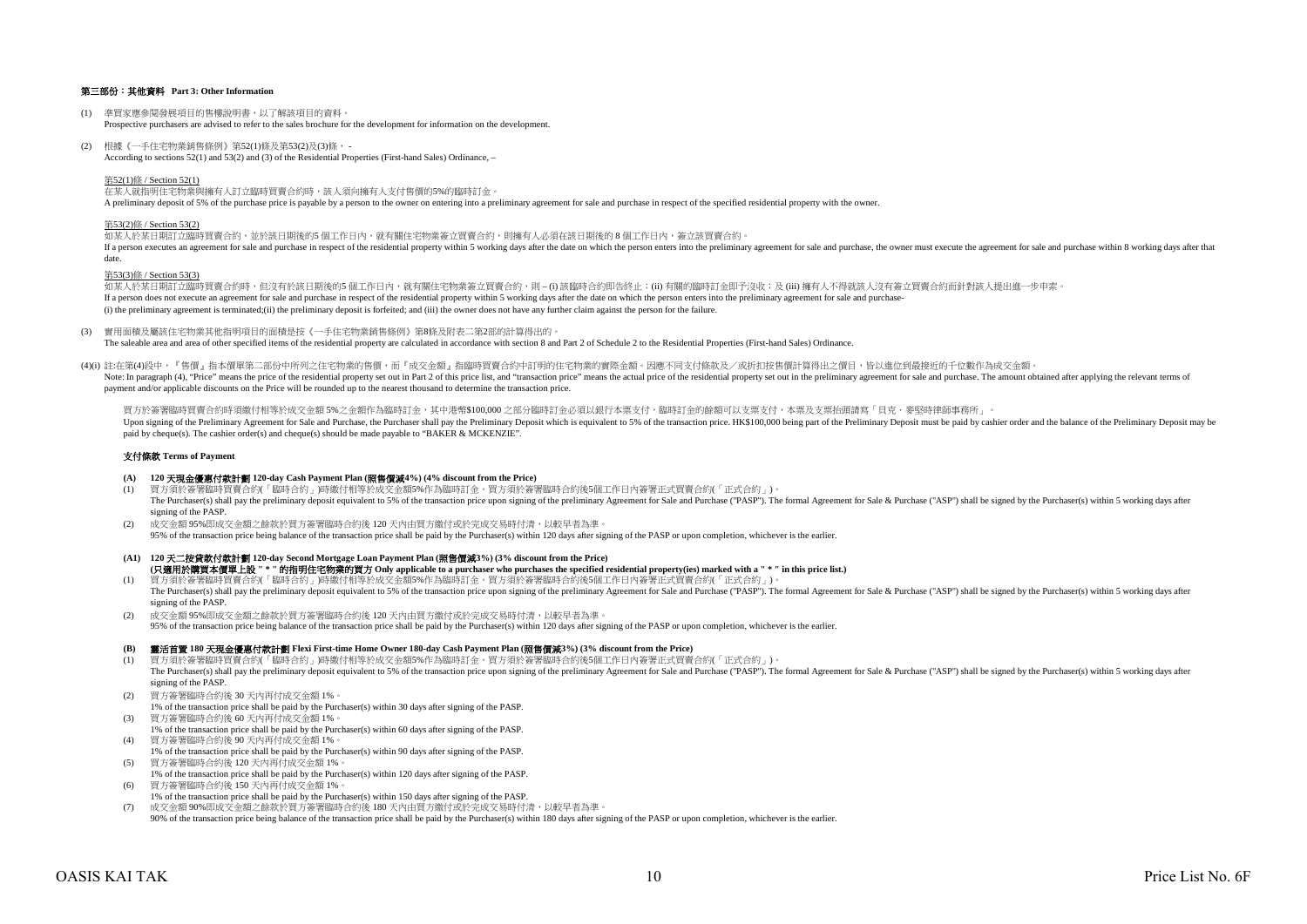# **(C) Grand Oasis** 優越 **180** 天現金付款計劃 **Grand Oasis Supreme 180-day Cash Payment Plan (**照售價減**3%) (3% discount from the Price)**

- 買方須於簽署臨時買賣合約(「臨時合約」)時繳付相等於成交金額5%作為臨時訂金。買方須於簽署臨時合約後5個工作日内簽署正式買賣合約(「正式合約」)。 The Purchaser(s) shall pay the preliminary deposit equivalent to 5% of the transaction price upon signing of the preliminary Agreement for Sale and Purchase ("PASP"). The formal Agreement for Sale & Purchase ("ASP") shall signing of the PASP.
- (2) 買方簽署臨時合約後 30 天內再付成交金額 5%。
- 5% of the transaction price shall be paid by the Purchaser(s) within 30 days after signing of the PASP.
- (3) 買方簽署臨時合約後 120 天內再付成交金額 5%。 5% of the transaction price shall be paid by the Purchaser(s) within 120 days after signing of the PASP.
- (4) 成交金額 85% 即成交金額之餘款於買方簽署臨時合約後 180 天內由買方繳付或於完成交易時付清,以較早者為準。
- 85% of the transaction price being balance of the transaction price shall be paid by the Purchaser(s) within 180 days after signing of the PASP or upon completion, whichever is the earlier.

# **(D)** 建築期付款計劃 **Stage Payment Plan (**照售價減**1%) (1% discount from the Price)**

- (1) 買方須於簽署臨時買賣合約(「臨時合約」)時繳付相等於成交金額5%作為臨時訂金。買方須於簽署臨時合約後5個工作日內簽署正式買賣合約(「正式合約」)。 The Purchaser(s) shall pay the preliminary deposit equivalent to 5% of the transaction price upon signing of the preliminary Agreement for Sale and Purchase ("PASP"). The formal Agreement for Sale & Purchase ("ASP") shall signing of the PASP.
- (2) 買方簽署臨時合約後 120 天內再付成交金額 5%。
- 5% of the transaction price shall be paid by the Purchaser(s) within 120 days after signing of the PASP.
- (3) 成交金額 90%即成交金額之餘款於賣方向買方發出書面通知書可將有關物業之業權有效地轉讓予買方的日期起 14 天內付清。
- 90% of the transaction price being balance of the transaction price shall be paid by the Purchaser(s) within 14 days of the date of written notification to the Purchaser(s) that the Vendor is in a position validly to assig

#### **(D1)** 建築期二按貸款付款計劃 **Stage Second Mortgage Loan Payment Plan (**照售價**) (the Price) (**只適用於購買本價單上設 **" \* "** 的指明住宅物業的買方 **Only applicable to a purchaser who purchases the specified residential property(ies) marked with a " \* " in this price list.)**

- (1) 買方須於簽署臨時買賣合約(「臨時合約」)時繳付相等於成交金額5%作為臨時訂金。買方須於簽署臨時合約後5個工作日內簽署正式買賣合約(「正式合約」)。 The Purchaser(s) shall pay the preliminary deposit equivalent to 5% of the transaction price upon signing of the preliminary Agreement for Sale and Purchase ("PASP"). The formal Agreement for Sale & Purchase ("ASP") shall signing of the PASP.
- (2) 買方簽署臨時合約後 120 天內再付成交金額 5%。
- 5% of the transaction price shall be paid by the Purchaser(s) within 120 days after signing of the PASP.
- (3) 成交金額 90%即成交金額之餘款於賣方向買方發出書面通知書可將有關物業之業權有效地轉讓予買方的日期起 14 天內付清。

90% of the transaction price being balance of the transaction price shall be paid by the Purchaser(s) within 14 days of the date of written notification to the Purchaser(s) that the Vendor is in a position validly to assig

#### **(ii)** 售價獲得折扣的基礎 **The basis on which any discount on the Price is made available**

- (a)  $\boxplus$  4(i)
- See 4(i).

#### (b) 「**Club Wheelock**」會員優惠 **Privilege for** 「**Club Wheelock**」**member**

在簽署臨時買賣合約當日,買方如屬「Club Wheelock」會員,可獲1%售價折扣優惠。最少一位個人冒方(如買方是以個人名義)或最少一位買方之董事(如買方是以公司名義) 須為「Club Wheelock」會員,方可享此折扣優惠。 A 1% discount from the Price would be offered to the Purchaser who is a Club Wheelock member on the date of signing of the preliminary agreement for sale and purchase. At least one individual Purchaser (if the Purchaser is Purchaser is a corporation) should be a Club Wheelock member on the date of signing the preliminary agreement for sale and purchase in order to enjoy the discount offer.

#### (c) 「**Wheelock Living**」 臉書頁面讚好優惠 **"Wheelock Living" Facebook Page Likers' Discount**

凡於簽署臨時買賣合約前讚好"Wheelock Living" 臉書頁面的買家,可獲0.5%售價折扣優惠。 A 0.5% discount from the Price would be offered to a Purchaser who has liked the "Wheelock Living" Facebook Page before signing the Preliminary Agreement for Sale and Purchase.

#### (d) 印花稅優惠 **Stamp Duty Discount**

買方購買本價單中所列之住宅物業可獲8.5%售價折扣優惠。 A 8.5% discount from the Price would be offered to the Purchaser of a residential property listed in this price list.

#### (e) 港珠澳大橋通車優惠 **Hong Kong–Zhuhai–Macau Bridge Opening Discount**

凡於2018年11月30日(包括當日)或之前簽署臨時買賣合約購買本價單中所列之住宅物業的買家,可獲0.5%售價折扣優惠。 A 0.5% discount from the Price would be offered to a Purchaser who signs the Preliminary Agreement for Sale and Purchase on or before 30 November, 2018 to purchase a residential property listed in this price list.

#### $(f)$ 會德豐有限公司員工置業優惠 **Wheelock and Company Limited Home Purchasing Discount**

如買方(或構成買方之任何人士)屬任何「會德豐合資格人士」,並且沒有委任地產代理就購入住宅物業代其行事,可獲 2.75% 售價折扣優惠。 If the Purchaser (or any person comprising the Purchaser) is a "Qualified Person of Wheelock Group", provided that the Purchaser did not appoint any estate agent to act for him in the purchase of the residential property(i

「會德豐合資格人士」指任何下列公司或其在香港註冊成立之附屬公司之任何董事、員工及其近親(任何個人的配偶、父母、祖父、祖母、外祖父、外祖母、子女、孫、孫女、外孫、外孫女或兄弟姊妹為該個人之「近親」,惟須提供令賣方滿意的有關證明文件以茲證 明有關關係,且賣方對是否存在近親關係保留最終決定權):

"Qualified Person of Wheelock Group" means any director or employee (and his/her close family member (a spouse, parent, grant parent, child, grand child or sibling of a person is a "close family member" of that person Prov the Vendor must be provided to prove the relationship concerned and that the Vendor reserves the final right to decide whether or not such relationship exists)) of any of the following companies or any of its subsidiaries

- 1. 會德豐有限公司 Wheelock and Company Limited 或 or;
- 2. 會德豐地產有限公司 Wheelock Properties Limited 或 or;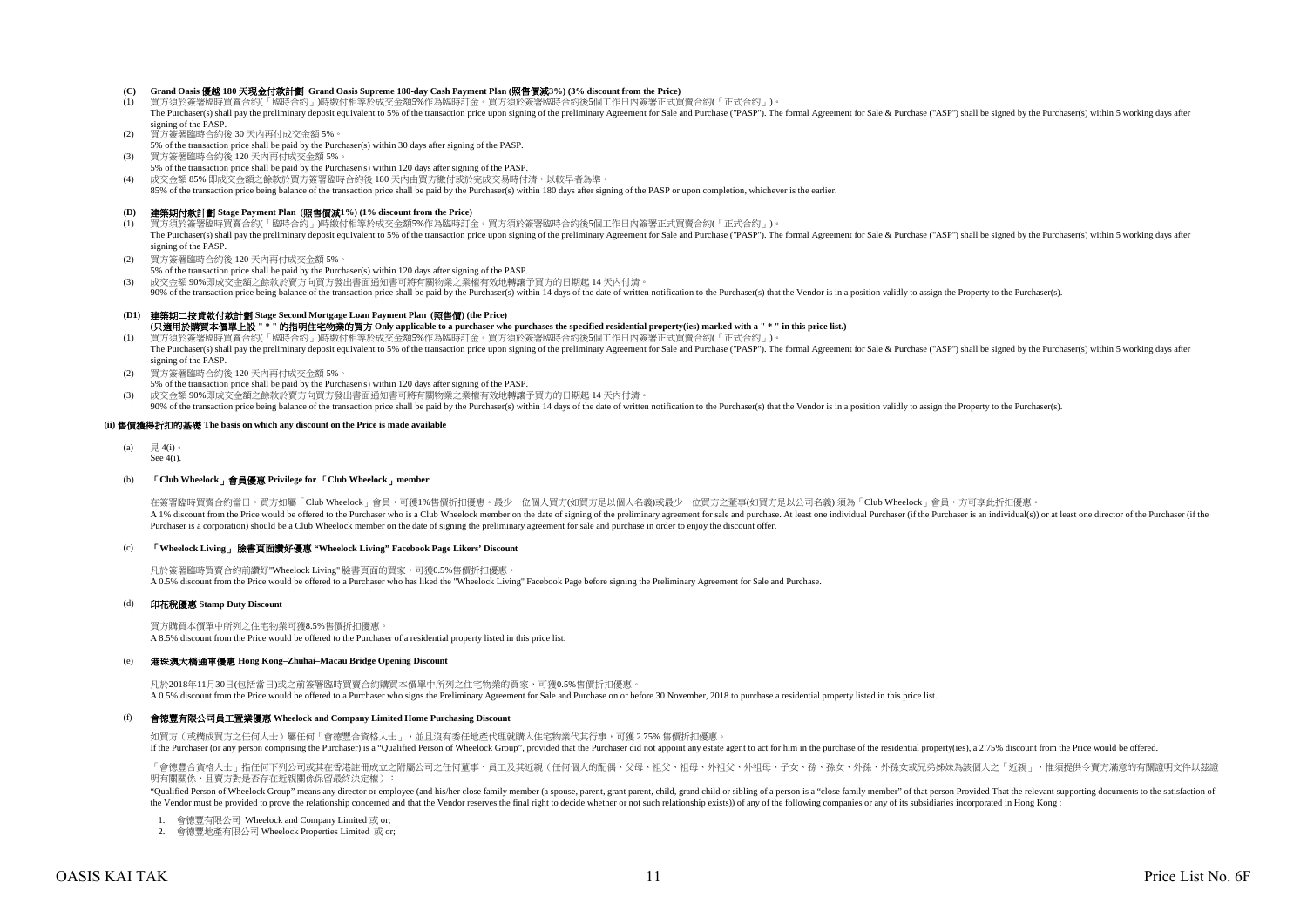- 3. 會德豐地產(香港)有限公司 Wheelock Properties (HK) Limited 或 or;
- 4. 九龍倉集團有限公司 The Wharf (Holdings) Limited 或 or;
- 5. 九龍倉置業地產投資有限公司Wharf Real Estate Investment Company Limited 或 or;
- 6. 夏利文物業管理有限公司 Harriman Property Management Limited 或 or;
- 7. 海港企業有限公司 Harbour Centre Development Limited 或 or;
- 8. 現代貨箱碼頭有限公司 Modern Terminals Limited.

買方在簽署有關的臨時買賣合約前須即場提供令賣方滿意的證據証明其為會德豐合集團合資格人士,賣方就相關買方是否會德豐合集團合資格人士有最終決定權,而賣方之決定為最終及對買方具有約束力。 The Purchaser shall before signing of the relevant preliminary agreement for sale and purchase on the spot provide evidence for proof of being a Qualified Person of Wheelock Group to the satisfaction of the Vendor and in t Vendor's decision shall be final and binding on the Purchaser.

#### (iii) 可就識買該發展項目中的指明住宅物業而連帶獲得的任何贈品、財務優惠或利益 Any gift, or any financial advantage or benefit, to be made available in connection with the purchase of a specified residential property in the Development

- $(a) \qquad \exists 4(ii)$
- See 4(ii).

### (b) 備用二按貸款 **(**只適用於選擇第**4(i)**段中支付條款**(A1)** 或 **(D1)**之買家**)**

**Standby Second Mortgage Loan (Only applicable to the Purchaser who has selected Terms of Payment (A1) or (D1) in paragraph 4(i))**

買家可向賣方指定的二按財務機構申請備用二按貸款 (「第二按揭貨款」) (賣方或賣方指定的二按財務機構有權隨時停止提供第二按揭貨款而無須另行通知),主要條款如下 : Purchaser can apply for Standby Second Mottgage Loan ("second mottgage loan") from Vendor's designated second mottgage financing company (the Vendor or Vendor's designated second mortgage francing company may stop providin further notice) and on the following terms:-

A) 第二按揭貸款最高金額為成交金額的20% ,惟第一按揭貸款及第二按揭貸款總金額不可超過成交金額的80%。

The maximum second mortgage loan amount shall be 20% of the transaction price, but the total amount of first mortgage loan and second mortgage loan together shall not exceed 80% of the transaction price.

第二按揭貨款首 12個月之按揭利率為香港上海匯豐銀行有限公司不時報價之港元最優惠利率(P)減1% p.a. (P - 1%),第13個月至第24個月為港元最優惠利率(P),其後之按揭利率為港元最優惠利率(P)加1.5% p.a. (P + 1.5%),利率浮動。 最終按揭利率以如此聘用的人指定的二按財務機構最後審批結果為準。

Interest rate of second mortgage loan for the first 12 months shall be Hong Kong Dollar Best Lending Rate (P) quoted from time to time by The Hongkong and Shanghai Banking Corporation Limited minus 1% p.a. (P - 1%), the 13 Rate (P), thereafter at Hong Kong Dollar Best Lending Rate (P) plus 1.5% p.a. (P + 1.5%), subject to fluctuation. The final interest rate will be subject to final approval by the Person so Engaged's designated second mortg

- B) 如買方於提款日起計的 36 個月內準時並全數清還第二按揭貸款,賣方指定的二按財務機構將會向買方退還1%之成交金額 。 If the Purchaser shall duly and fully repay the second mortgage loan within 36 months from the date of drawdown of the second mortgage loan, 1% of transaction price will be refunded to the Purchaser by the Vendor's designa
- C) 買方必須於付清成交金額餘額之日起計最少60日前以書面向賣方申請第二按揭貸款。  $\sum_{i=1}^{n}$   $\sum_{i=1}^{n}$   $\sum_{i=1}^{n}$   $\sum_{i=1}^{n}$   $\sum_{i=1}^{n}$   $\sum_{i=1}^{n}$   $\sum_{i=1}^{n}$   $\sum_{i=1}^{n}$   $\sum_{i=1}^{n}$   $\sum_{i=1}^{n}$   $\sum_{i=1}^{n}$   $\sum_{i=1}^{n}$   $\sum_{i=1}^{n}$   $\sum_{i=1}^{n}$   $\sum_{i=1}^{n}$   $\sum_{i=1}^{n}$   $\sum_{i=1}^{n}$
- D) 第二按揭貸款年期最長為 20 年,或相等於第一按揭貸款之年期,以較短者為準。 The maximum tenor of second mortgage loan shall be 20 years or the same tenor of first mortgage loan, whichever is shorter.
- E) 買方須提供足夠文件證明其還款能力,包括但不限於提供足夠文件(如:最近三年之稅單或利得稅繳納通知書及最近六個月有顯示薪金存款或收入之銀行存摺/月結單)證明每月還款(即第一按揭貸款及第二按揭貸款及其他借貸的還款)不超過香 港金融管理局不時訂明的「供款與入息比率」上限。

The Purchaser shall provide sufficient documents to prove his/her repayment ability, including but not limited to providing sufficient documents (for example latest 3 years' Tax Assessment and Demand Note or Profits Tax As book/statements which show salary deposits or income) to prove that the total amount of monthly installment (being the total installment (being the total installment or repayment of first mortgage, second mortgage and any Hong Kong Monetary Authority from time to time.

- F) 第一按揭貸款銀行須為賣方所指定及轉介之銀行,買方並須首先得到該銀行書面同意辦理第二按揭貸款。 First mortgagee bank shall be nominated and referred by the Vendor and the Purchaser shall obtain a prior written consent from the first mortgagee bank to apply for a second mortgage loan.
- G) 第一按揭貸款及第二按揭貸款申請需由有關承按機構獨立審批。 First mortgage loan and second mortgage loan shall be processed by the relevant mortgagees independently.
- H) 所有第二按揭貸款之法律文件必須由賣方(或賣方指定的二按財務機構)的指定律師行辦理,買方須支付所有第二按揭貸款相關之律師費及雜費。 All legal documents of the second mortgage shall be handled by the Vendor's (or Vendor's designated second mortgage financing company) designated solicitors and all legal costs and disbursements relating thereto shall be b

I) 第二按揭貸款批出與否及其條款,受制於賣方指定的二按財務機構的絕對最終決定權,與賣方無關,且於任何情況下賣方均無需為此負責。不論貸款獲批與否,買方仍須按買賣合約完成交易及繳付成交金額全數。 The approval of disapproval of the second motivage loan and terms thereof are subject to the final decision of the Vendor's designated second motivage function of man way and are not related to the Vendor (which shall unde the loan is granted or not, the Purchaser shall complete the sale and purchase in accordance with the agreement of sale and purchase and pay the full transaction price.

- J) 第二按揭貨款受賣方指定的二按財務機構所定的其他條款及細則約束。 The second mortgage loan is subject to other terms and conditions as determined by the Vendor's designated second mortgage financing company.
- K) 買方需就申請第二按揭貸款繳交港幣\$5,000不可退還的申請手續費。 A non-refundable application fee of HK\$5,000 for the second mortgage loan will be payable by the Purchaser.
- L) 第二按揭貸款只限個人買方申請。 Only individual Purchaser(s) are eligible to apply for the second mortgage loan.